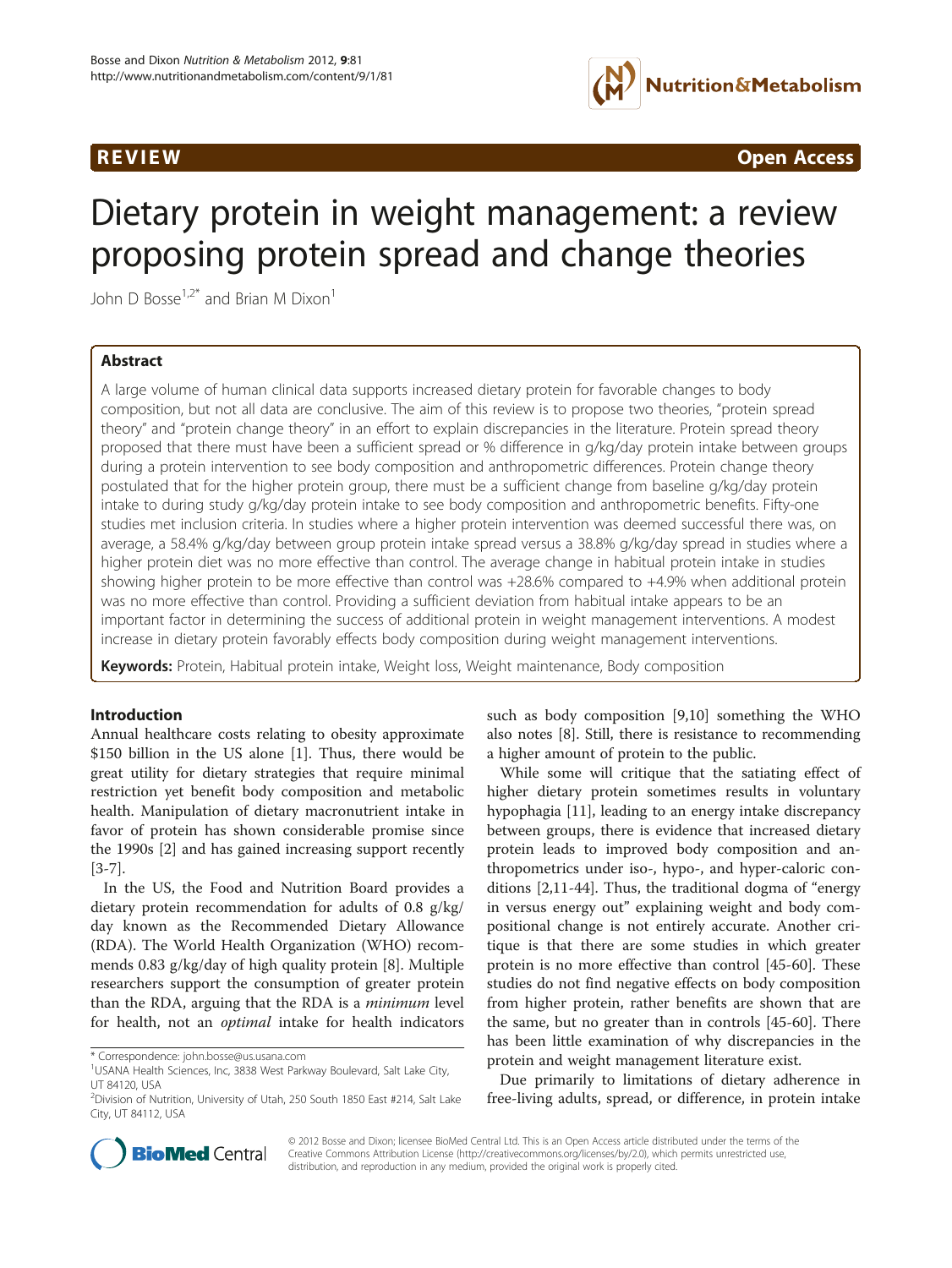between groups during a study is often less than originally designed [\[45,46](#page-14-0)[,57,61\]](#page-15-0). While this would seem an intuitive explanation for why some studies do not show greater body composition and anthropometric benefits of higher protein intakes it seems to have been largely overlooked until recently [[62\]](#page-15-0). One purpose of the present review is to expand upon this observation in methodological critique we have coined protein spread theory.

Additionally, the body's response to protein is not static, but adjusts to the diet it is afforded [\[63-65](#page-15-0)]. For example, progressive increases in protein intake are coupled with increased fasting nitrogen losses [[66](#page-15-0),[67](#page-15-0)] along with an increase in feeding induced nitrogen accrual [\[66,67\]](#page-15-0) that is perhaps even more pronounced than fasting losses [[66](#page-15-0)]. Although not fully elucidated, a possible implication of this might be an effect on lean tissue mass. A few studies specifically address change in habitual protein intake. Soenen et al. had participants increase habitual protein intake 16%, from 1.13 g/kg/day to 1.31 g/kg/day via substitution of  $\sim$  500 kcal with a milk protein based supplement containing 52 g protein. Over 12 weight-stable wk this led to 0.7 kg greater lean mass gain and fat loss compared to isoenergetic controls [[68\]](#page-15-0). Bray et al. reported that increasing a 1.2 g/kg/day protein intake to  $\geq$  1.8 g/kg/day via overfeeding led to an ~3.5-4 kg greater gain in lean body mass in eight wk [[69\]](#page-15-0). Additionally, Petzke et al. reported a positive correlation ( $r = 0.643$ ,  $p = 0.0001$ ) between change in habitual protein intake and change in fat-free body mass [\[70](#page-15-0)]. While the aforementioned data point to a dynamic response to dietary protein intake it is difficult to extrapolate these findings from a healthy population to the obese. Thus, the second purpose of this review was to propose and examine protein change theory in effort to extend these findings. Objectives of protein change theory are to 1) critique the failure to assess baseline dietary intake in many studies; 2) critique what we feel in an overemphasis on % energy from protein 3) increase recognition that the response of an individual to a diet is influenced by their previous dietary exposures.

# Methods

Protein spread theory postulated that there must have been a sufficient spread or% difference in g/kg/day protein intake between groups during a protein intervention to see anthropometric differences. Protein change theory postulated that for the higher protein group, there must be a sufficient change from baseline g/kg/day protein intake to during study g/kg/day protein intake to see anthropometric benefits. Given variety of outcome measures reported in studies in this review (Table [1](#page-2-0)) categorization was necessary. "Anthropometric benefits" referred to herein are: weight loss, body-fat loss, waist

circumference reduction, regional body-fat loss, lean mass preservation, decreased weight regain, decreased fat regain, or lean mass gain.

Keyword searches in the PubMed, Cochrane Central Register of Controlled Trials, and CINAHL databases were conducted up to July 2012 using the search criteria in Figure [1](#page-7-0). The protein spread theory portion (Table [2](#page-8-0)) of this review examined weight loss trials with a protein intervention, weight loss trials followed by a weight maintenance period incorporating a protein intervention, and protein interventions that spanned both weight loss and weight maintenance periods. Only weight loss studies were examined in the protein change analysis (Tables [3](#page-9-0) & [4](#page-9-0)). Including weight maintenance studies would introduce a brief period where participants' metabolisms had to adjust to an atypical intake, making "habitual protein intake" leading into the protein intervention difficult to define. Only two cross-over studies [[38,](#page-14-0)[56\]](#page-15-0) were designed such that the habitual intake of participants prior to intervention could be determined and thus could be included in the change analysis. See the legend of Table [1](#page-2-0) for more on study categorization.

The following were reasons for exclusion from this review: 1) examination of total protein intake not part of design (focus was on another macronutrient or timing/ type of protein was manipulated in a manner not intended to effect total protein intake); 2) energy deficit not incorporated or not incorporated in both groups; 3) non-overweight/obese population; 4) significant differences in baseline anthropometrics; 4) poor dietary control or reporting;  $5$   $<$  4 wk; 6) exercise or lifestyle intervention employed not consistent between groups; 7) duplicate of another included study reporting different data sets; 8) participants with conditions not necessarily related to obesity (gout, heart failure, polycystic ovarian syndrome, AIDS, post-pregnancy or bariatric surgery, etc.). This review focused on data from the past two decades (1992-present). A recent meta-regression encompassing 1936–2005 concluded that a greater intake of dietary protein enhances maintenance of lean mass by  $\sim 0.6$  to 1.2 kg during weight loss. See the analysis by Krieger et al. [\[3](#page-13-0)] for further reading.

Based upon the aforementioned criteria, 51 studies were reviewed (Table [1](#page-2-0)). Protein intake is related to body composition and metabolic health, and the RDA is a minimum needed for health in these areas. Thus, the inadequate protein consumed by participants (as defined by the RDA) in the lower protein group of some studies may be viewed by some scientists as creating easier circumstances for a higher protein group to see improved anthropometrics vs. this sub-optimal protein group. For this reason, study groups in which intake of the lower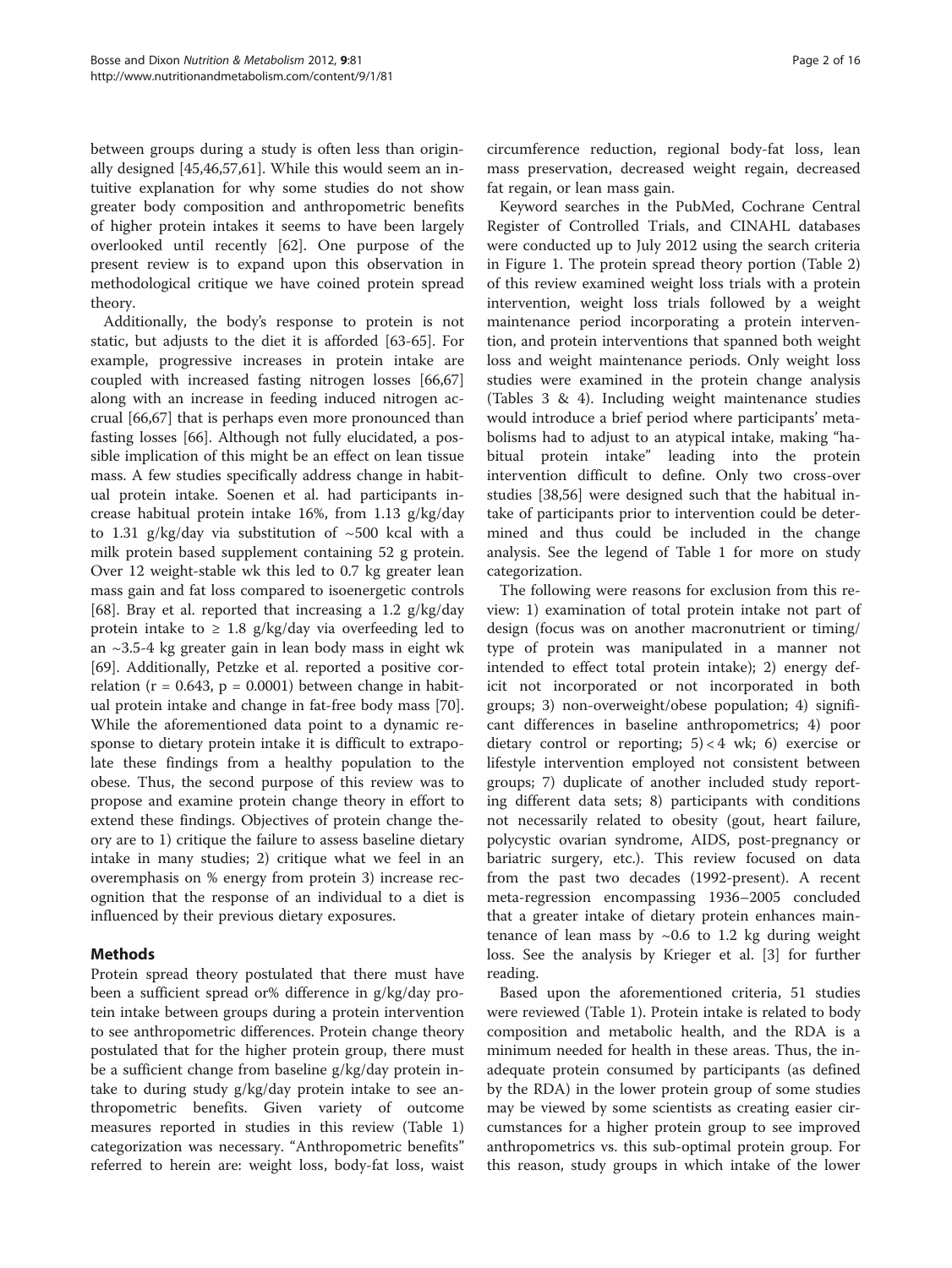|                                                | <b>Baseline</b>               |                               |           |           |               |     |      | During study              |      |             |                  |                 |                  | Change            |            |                                  |                |
|------------------------------------------------|-------------------------------|-------------------------------|-----------|-----------|---------------|-----|------|---------------------------|------|-------------|------------------|-----------------|------------------|-------------------|------------|----------------------------------|----------------|
| Reference                                      | <b>BMI</b>                    | % BF                          | Protein   | E         | Sex           |     |      | <b>Wk Protein Protein</b> | E    | Dsn         | <b>FFM</b>       | <b>LM</b>       | % BF             | Fat mass          | <b>VAT</b> | <b>BW</b>                        | <b>WC</b>      |
|                                                | kg/m2                         | $\%$                          | g/kg      | kcal      |               |     | g/kg | type                      | kcal |             | ka or %          | kg or %         | %                | kg or %           | kg or cm2  | kg or %                          | cm             |
| Abete, 2009 [12]                               | $31.4 \pm 3.5$                | $28 \pm 5$                    | <b>NR</b> | <b>NR</b> | M             | 8   | 0.84 | Mix                       | 1675 | WL          | $-2.7 \pm 1.3\%$ | <b>NR</b>       | <b>NR</b>        | $-12.7 \pm 7.2\%$ | <b>NR</b>  | $-5.5 \pm 2.5\% -6.1 \pm 2.9\%$  |                |
|                                                | $33.2 \pm 1.9$                | $30 \pm 3$                    | <b>NR</b> | <b>NR</b> | M             | 8   | 1.4  | Mix                       | 1926 | WL          | $-4.9 \pm 1.6\%$ | <b>NR</b>       | <b>NR</b>        | $-18.6 \pm 3.3\%$ | <b>NR</b>  | $-8.4 \pm 1.2\% -9.8 \pm 2.4\%$  |                |
| Aldrich, 2011 [13] <sup>1,8</sup>              | $29.9 \pm 0.6$                | $43 \pm 2.5$                  | <b>NR</b> | <b>NR</b> | F,M           | 20  | 0.95 | Mix                       | 1600 | WL          | <b>NR</b>        | $-0.32 \pm 0.4$ | <b>NR</b>        | $-5.45 \pm 1.1$   | <b>NR</b>  | $-6.1 \pm 0.82$                  | <b>NR</b>      |
|                                                |                               | $30.3 \pm 0.7$ 42.7 $\pm$ 2.5 | <b>NR</b> | <b>NR</b> | F.M           | 20  | 1.35 | Mix                       | 1605 | WL          | <b>NR</b>        | $0.43 \pm 1.1$  | <b>NR</b>        | $-7.54 \pm 1.4$   | NR.        | $-7.6 \pm 1.72$                  | <b>NR</b>      |
|                                                |                               | $30.6 \pm 0.6$ 45.2 $\pm$ 2.9 | <b>NR</b> | <b>NR</b> | F.M           | 20  | 1.4  | 1W                        | 1600 | WL          | <b>NR</b>        | $-1.09 \pm 0.1$ | <b>NR</b>        | $-8.77 \pm 1.3$   | <b>NR</b>  | $-9.7 \pm 1.27$                  | <b>NR</b>      |
| Baer, 2011 [14] <sup>1</sup>                   | $31.1 \pm 2.5$                | <b>NR</b>                     | <b>NR</b> | <b>NR</b> | $M \approx F$ | 23  | 0.83 | Mix                       | 2164 | WL          | <b>NR</b>        | a               | <b>NR</b>        | a                 | <b>NR</b>  | a                                | a              |
|                                                | $31 \pm 2.2$                  | <b>NR</b>                     | <b>NR</b> | NR.       | $M \approx F$ | 23  | 1.5  | ↑Sov                      | 2267 | WL          | <b>NR</b>        | a               | <b>NR</b>        | ab                | NR.        | ab                               | a              |
|                                                | $30.9 \pm 2.3$                | <b>NR</b>                     | <b>NR</b> | <b>NR</b> | $M \approx F$ | 23  | 1.44 | ↑W                        | 2183 | WL          | <b>NR</b>        | a               | <b>NR</b>        | b                 | <b>NR</b>  | $\mathsf{b}$                     | b              |
| Ballesteros-Pamar,<br>2009 [45] <sup>4,7</sup> | $32.9 \pm 1.9$ 33.6 $\pm$ 8.1 |                               | 1.32      | 2379      | F.M           | 16  | 0.86 | Mix                       | 1653 | WL          | $-3.5%$          | <b>NR</b>       | <b>NR</b>        | $-2.3%$           | <b>NR</b>  | $-7.3$                           | $-7.15$        |
|                                                |                               | $32.6 \pm 2.3$ 34.5 $\pm$ 6.5 | 1.24      | 2274      | F,M           | 16  | 1.16 | Mix                       | 1797 | WL          | $-2.9%$          | <b>NR</b>       | <b>NR</b>        | $-4.7%$           | <b>NR</b>  | $-9$                             | $-6.4$         |
|                                                |                               | $32.9 \pm 1.9$ 33.6 $\pm$ 8.1 | 1.32      | 2379      | F.M           | 16  | 0.86 | Mix                       | 1653 | WL          | $-3.5%$          | <b>NR</b>       | <b>NR</b>        | $-2.3%$           | <b>NR</b>  | $-8.7$                           | $-7.15$        |
|                                                |                               | $32.6 \pm 2.3$ 34.5 $\pm$ 6.5 | 1.24      | 2274      | F.M           | 16  | 1.16 | Mix                       | 1797 | WL          | $-2.9%$          | <b>NR</b>       | NR.              | $-4.7%$           | <b>NR</b>  | $-9.5$                           | $-6.4$         |
| Brinkworth,<br>2004 [46] <sup>3,5</sup>        | $33.6 \pm 0.8$                | <b>NR</b>                     | <b>NR</b> | <b>NR</b> | F,M           | 68  | 1.02 | Mix                       | 1994 | <b>WLWM</b> | <b>NR</b>        | $-0.1$          | <b>NR</b>        | $-2.6$            | <b>NR</b>  | $-2.9 \pm 3.6\%$                 | <b>NR</b>      |
|                                                | $34.6 \pm 0.9$                | <b>NR</b>                     | <b>NR</b> | <b>NR</b> | F.M           | 68  | 1.22 | Mix                       | 1875 | <b>WLWM</b> | <b>NR</b>        | $-0.4$          | <b>NR</b>        | $-4.2$            | <b>NR</b>  | $-4.1 \pm 5.8\%$                 | <b>NR</b>      |
| Claessens,<br>2009 [15] <sup>4</sup>           |                               | $32.4 \pm 1.2$ 39.2 $\pm$ 1.9 | 0.98      | 2398      | F,M           | 18  | 0.75 | Mix                       | 1868 | <b>WM</b>   | $0.96 \pm 0.38$  | <b>NR</b>       | $-0.14 \pm 0.47$ | $0.24 \pm 0.7$    | <b>NR</b>  | $1.19 \pm 0.90$ 0.41 $\pm$ 0.92  |                |
|                                                | $32.9 \pm 1.6$                | $42 \pm 1.3$                  | 0.97      | 2045      | F.M           | 18  | 1.68 | 1C                        | 1848 | <b>WM</b>   | $0.16 \pm 0.53$  | <b>NR</b>       | $-1.18 \pm 0.58$ | $-1.55 \pm 0.69$  | <b>NR</b>  | $-1.39 \pm 0.89 - 2.28 \pm 0.83$ |                |
|                                                | $33.4 \pm 1$                  | $41.2 \pm 1.4$                | 0.92      | 2252      | F,M           | 18  | 1.65 | ↑W                        | 1812 | <b>WM</b>   | $1.43 \pm 0.49$  | <b>NR</b>       | $-2.4 \pm 0.67$  | $-2.29 \pm 0.75$  | <b>NR</b>  | $-0.85 \pm 0.80 -1.73 \pm 1.06$  |                |
| Clifton, 2008 [16]                             | $31.8 \pm 5.9$                | <b>NR</b>                     | <b>NR</b> | <b>NR</b> | F             | 52  | 0.85 | Mix                       | 1486 | <b>WLWM</b> | <b>NR</b>        | <b>NR</b>       | <b>NR</b>        | $-2.7 \pm 3.1$    | <b>NR</b>  | $-3.4 \pm 4.4$                   | <b>NR</b>      |
|                                                | $33.1 \pm 3.5$                | <b>NR</b>                     | <b>NR</b> | <b>NR</b> | F             | 52  | 1.24 | Mix                       | 1659 | <b>WLWM</b> | <b>NR</b>        | <b>NR</b>       | <b>NR</b>        | $-4.7 \pm 4.2$    | NR.        | $-6.5 \pm 7.5$                   | NR.            |
| Delbridge,<br>2009 [47] <sup>5</sup>           | $38.6 \pm 0.8$ 42.4 $\pm$ 1   |                               | 0.88      | <b>NR</b> | $M \approx F$ | 52  | 0.81 | Mix                       | 1568 | <b>WM</b>   | $0.89 \pm 0.43$  | <b>NR</b>       | <b>NR</b>        | $3.2 \pm 1.4$     | <b>NR</b>  | $4.3 \pm 1.4$                    | $0.92 \pm 1.5$ |
|                                                | $39.3 \pm 0.8$ 41.7 $\pm$ 1   |                               | 0.89      | NR.       | $M \approx F$ | 52  | 0.95 | Mix                       | 1568 | <b>WM</b>   | $0.34 \pm 0.58$  | <b>NR</b>       | <b>NR</b>        | $4.2 \pm 2.2$     | <b>NR</b>  | $3 \pm 1.1$                      | $-0.81 \pm 1$  |
| Demling, 2000 [17]                             | <b>NR</b>                     | $27 \pm 1.8$                  | 0.76      | 2350      | M             | 12  | 0.83 | Mix                       | 2167 | WL          | <b>NR</b>        | $-0.4 \pm 0.4$  | $-2$             | $-2.5 \pm 0.5$    | <b>NR</b>  | $-2.5 \pm 0.6$                   | <b>NR</b>      |
|                                                | <b>NR</b>                     | $26 \pm 1.7$                  | 0.71      | 2300      | M             | 12  | 1.41 | $TC+Ex$                   | 2167 | WL          | <b>NR</b>        | $-4.1 \pm 1.4$  | -8               | $-7 \pm 2.1$      | <b>NR</b>  | $-2.8 \pm 0.6$                   | <b>NR</b>      |
|                                                | <b>NR</b>                     | $27 \pm 1.6$                  | 0.73      | 2350      | M             | 12  | 1.44 | ↑W+Ex                     | 2183 | WL          | <b>NR</b>        | $-2 \pm 0.7$    | $-4$             | $-4.2 \pm 9$      | <b>NR</b>  | $-2.3 \pm 0.5$                   | <b>NR</b>      |
| De Souza,<br>2012 [48] <sup>1,4,5</sup>        | ~232.78                       | <b>NR</b>                     | 0.97      | 2049      | F,M           | 104 | 0.79 | Mix                       | 1574 | WL          | a                | a               | a                | a                 | a          | a                                | <b>NR</b>      |
|                                                | ~232.78                       | <b>NR</b>                     | 0.92      | 1952      | F,M           | 104 | 0.88 | Mix                       | 1543 | WL          | a                | a               | a                | a                 | a          | a                                | <b>NR</b>      |

<span id="page-2-0"></span>Table 1 Summary of 51 studies reviewed on protein and weight management in overweight and obese adults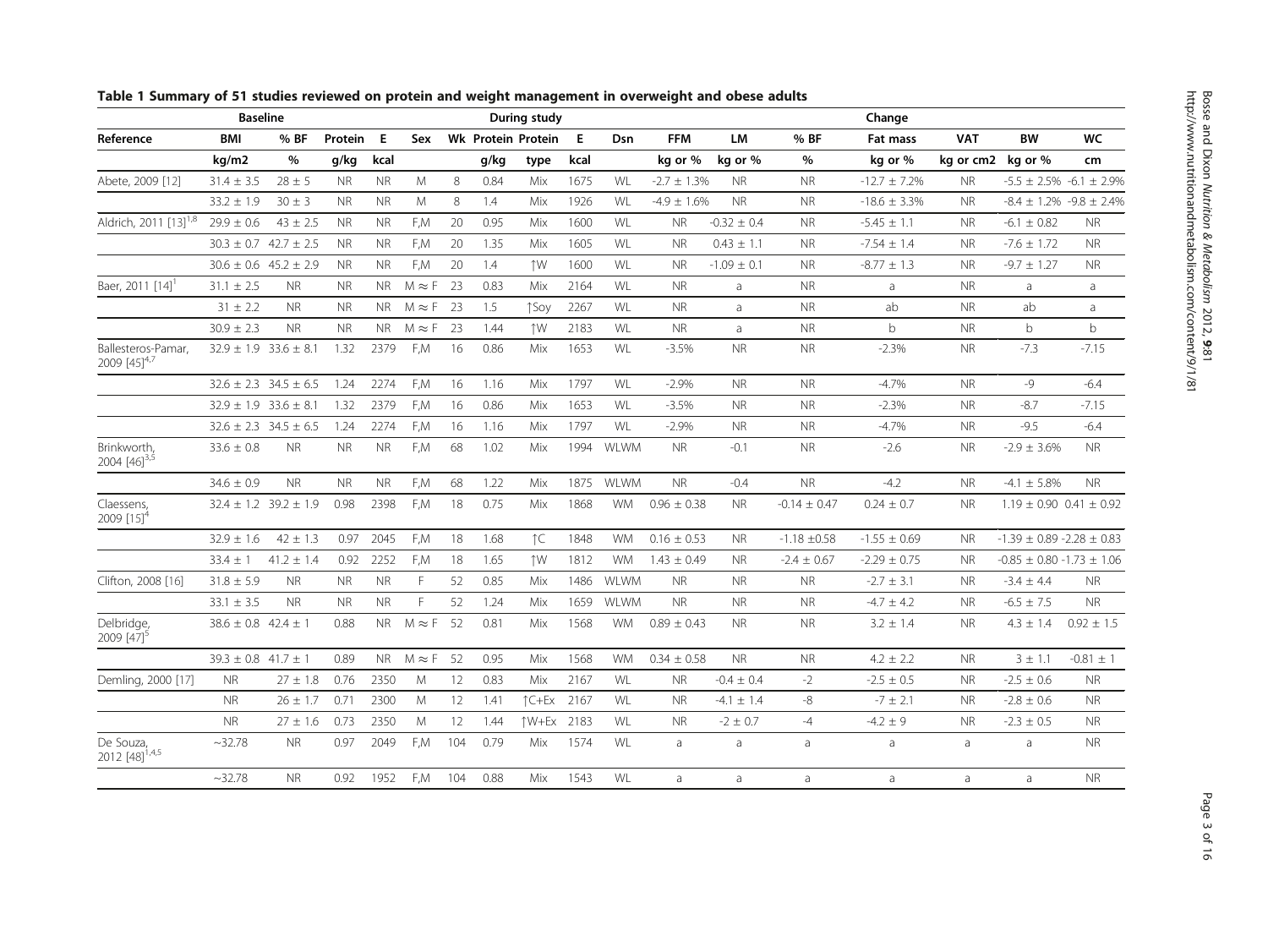| Due, 2004 [18] <sup>3,5</sup>             | $30.8 \pm 0.9$ | NR.                           | 1.01      | 2365      | F,M                     | 52 | 0.82 | Mix                   | 2221 | <b>WLWM</b> | <b>NR</b>    | $-0.4 \pm 0.8$   | NR.       | $-3.1 \pm 1.7$    | cm <sub>2</sub>                | $-10.5 \pm 10.4$ $-4.3 \pm 2.1$ $-1.8 \pm 3.7$ |           |
|-------------------------------------------|----------------|-------------------------------|-----------|-----------|-------------------------|----|------|-----------------------|------|-------------|--------------|------------------|-----------|-------------------|--------------------------------|------------------------------------------------|-----------|
|                                           | $30 \pm 0.9$   | NR.                           | 1.05      | 2269      | F,M                     | 52 | 1.44 | Mix                   |      | 2173 WLWM   | <b>NR</b>    | $-0.9 \pm 0.9$   | <b>NR</b> | $-4.6 \pm 1.9$    | $-22 \pm 7$<br>cm <sub>2</sub> | $-6.2 \pm 2.4$ $-8.4 \pm 2.1$                  |           |
| Evans, 2012 [19] <sup>2,5</sup>           | <b>NR</b>      | <b>NR</b>                     | 0.88      | 2064      | F.M                     | 52 | 0.74 | Mix                   | 1590 | <b>WLWM</b> | <b>NR</b>    | $-4.25$          | <b>NR</b> | $-6.45$           | <b>NR</b>                      | $-10.6$                                        | <b>NR</b> |
|                                           | <b>NR</b>      | <b>NR</b>                     | 1.03      | 2405      | F,M                     | 52 | 1.26 | Mix                   | 1678 | <b>WLWM</b> | <b>NR</b>    | $-1.85$          | <b>NR</b> | $-6.35$           | <b>NR</b>                      | $-8.75$                                        | <b>NR</b> |
| Farnsworth,<br>2003 [20] <sup>2,3</sup>   | ~14.05         | <b>NR</b>                     | <b>NR</b> | <b>NR</b> | F,M                     | 16 | 0.69 | Mix                   | 1756 | <b>WLWM</b> | <b>NR</b>    | $-1.9$           | <b>NR</b> | $-7.35$           | $-3.05$ kg                     | $-8.5$                                         | <b>NR</b> |
|                                           | ~234.1         | <b>NR</b>                     | <b>NR</b> | <b>NR</b> | F.M                     | 16 | 1.19 | Mix                   | 1708 | <b>WLWM</b> | <b>NR</b>    | $-1.3$           | <b>NR</b> | $-7.8$            | $-3.65$ ka                     | $-9$                                           | <b>NR</b> |
| Flechtner-Mors,<br>2010 [21] <sup>5</sup> | $36.3 \pm 5$   | <b>NR</b>                     | 0.66      | 1627      | F,M                     | 52 | 0.62 | Mix                   | 1256 | WL          | <b>NR</b>    | <b>NR</b>        | <b>NR</b> | $-3.86$           | <b>NR</b>                      | $-6.41 \pm 5.4$                                | $-8.2$    |
|                                           | $36.2 \pm 4.4$ | <b>NR</b>                     | 0.73      | 1705      | F.M                     | 52 | 0.99 | Mix                   | 1187 | WL          | <b>NR</b>    | <b>NR</b>        | <b>NR</b> | $-7.21$           | <b>NR</b>                      | $-8.96 \pm 6.38 -12.1$                         |           |
| Frestedt, 2008 [22]                       | $35.4 \pm 0.7$ | NR.                           | 0.79      |           | 1829 M $\approx$ F? 12  |    | 0.59 | Mix                   | 1383 | WL          | <b>NR</b>    | $-1.55 \pm 0.39$ | <b>NR</b> | $-1.62 \pm 0.33$  | NR.                            | $-3.24 \pm 0.47 -5.34 \pm 0.97$                |           |
|                                           | $35.7 \pm 0.7$ | NR.                           | 0.74      |           | 1893 $M \approx F$ ? 12 |    | 0.78 | ↑W                    | 1461 | WL          | <b>NR</b>    | $-0.75 \pm 0.34$ | NR.       | $-2.81 \pm 0.38$  | NR.                            | $-3.82 \pm 0.55 -6.22 \pm 0.84$                |           |
| Gilbert, 2011 [49]                        |                | $32.8 \pm 2.4$ 48.7 $\pm 4.8$ | 0.94      | 1867      | F                       | 26 | 0.79 | Mix                   | 1514 | WL          | $-0.8$       | <b>NR</b>        | $-2.8$    | $-5$              | NR.                            | $-5.8$                                         | -6        |
|                                           |                | $33.3 \pm 3.6$ 45.7 $\pm 3.7$ | 1.08      | 2047      | F                       | 26 | 0.94 | $\uparrow$ D          | 1556 | WL          | $-1$         | <b>NR</b>        | $-4.1$    | $-6$              | NR.                            | -8                                             | $-7$      |
| Hinton, 2010 [50] <sup>2,10</sup>         | ~234.3         | ~144.7                        | 0.88      | 1349      | F,M                     | 36 | 0.90 | Mix                   | 1684 | <b>WM</b>   | <b>NR</b>    | <b>NR</b>        | <b>NR</b> | <b>NR</b>         | <b>NR</b>                      | <b>NR</b>                                      | <b>NR</b> |
|                                           | ~34.3          | ~144.7                        | 0.91      | 1314      | F,M                     | 36 | 1.12 | 1D                    | 2018 | <b>WM</b>   | <b>NR</b>    | <b>NR</b>        | <b>NR</b> | <b>NR</b>         | NR.                            | <b>NR</b>                                      | <b>NR</b> |
| Hursel, 2009 [23] <sup>9</sup>            |                | $29.6 \pm 2.1$ 37.3 $\pm$ 4.7 | <b>NR</b> | NR.       | $M \approx F$           | 17 | 0.78 | Mix                   | Ind  | <b>WM</b>   | $\mathbf{1}$ | <b>NR</b>        | 1.1       | $\overline{2}$    | <b>NR</b>                      | 3                                              | 3         |
|                                           |                | $29.5 \pm 1.9$ 37.7 $\pm$ 3.9 | <b>NR</b> | NR.       | $M \approx F$ 17        |    | 1.19 | Mix                   | Ind  | <b>WM</b>   | 0.8          | <b>NR</b>        | $-0.6$    | $-0.3$            | NR.                            | 0.5                                            | 0.2       |
| Johnston, 2004 [51]                       | $28.7 \pm 2$   | NR.                           | <b>NR</b> | <b>NR</b> | F,M                     | 6  | 0.82 | Mix                   | 1700 | WL          | <b>NR</b>    | <b>NR</b>        | <b>NR</b> | $-10.6 \pm 1.4\%$ | <b>NR</b>                      | $-5.9 \pm 0.5\%$                               | <b>NR</b> |
|                                           | $29.1 \pm 2.6$ | NR.                           | <b>NR</b> | <b>NR</b> | F,M                     | 6  | 1.63 | Mix                   | 1700 | WL          | <b>NR</b>    | <b>NR</b>        | <b>NR</b> | $-8.9 \pm 2.2\%$  | <b>NR</b>                      | $-5.7 \pm 0.6\%$                               | <b>NR</b> |
| Josse, 2011 [24] <sup>1,4,6</sup>         |                | $31.5 \pm 0.6$ 39.1 $\pm$ 0.9 | 0.82      | 1830      | F                       | 16 | 0.66 | Mix                   | 1320 | WL          | <b>NR</b>    | $-0.7 \pm 0.3$   | <b>NR</b> | a                 | a                              | <b>NR</b>                                      | <b>NR</b> |
|                                           |                | $31.8 \pm 0.6$ 40.6 $\pm$ 0.7 | 0.77      | 1822      | F                       | 16 | 0.77 | $\uparrow$ D          | 1430 | WL          | <b>NR</b>    | $-0.2 \pm 0.2$   | <b>NR</b> | a                 | ab                             | <b>NR</b>                                      | <b>NR</b> |
|                                           |                | $31.4 \pm 0.6$ 40.5 $\pm$ 0.6 | 0.8       | 1837      | F                       | 16 | 1.25 | $\uparrow \uparrow D$ | 1500 | WL          | <b>NR</b>    | $0.7 \pm 0.3$    | <b>NR</b> | $\mathsf{b}$      | b                              | <b>NR</b>                                      | <b>NR</b> |
| Larsen, 2010 [25] <sup>4</sup>            | <b>NR</b>      | ~235.9                        | 1.15      |           | 2284 M $\approx$ F?     | 26 | 0.78 | Mix                   | 1539 | <b>WM</b>   | 1.23         | <b>NR</b>        | <b>NR</b> | $-0.54$           | <b>NR</b>                      | $\mathbf{1}$                                   | 0.68      |
|                                           | <b>NR</b>      | $-35.6$                       | 1.07      |           | 2268 M $\approx$ F? 26  |    | 0.97 | Mix                   | 1589 | <b>WM</b>   | 0.77         | <b>NR</b>        | <b>NR</b> | $-0.63$           | <b>NR</b>                      | 0.01                                           | 0.42      |
| Larsen, 2011 [52] <sup>5</sup>            | $~27 - 40$     | <b>NR</b>                     | 1.16      | 2191      | F,M                     | 52 | 0.79 | Mix                   | 1512 | WL          | <b>NR</b>    | <b>NR</b>        | NR.       | <b>NR</b>         | NR.                            | $-2.17$                                        | $-3.35$   |
|                                           | $-27-40$       | NR.                           | 1.20      | 2125      | F,M                     | 52 | 1.13 | Mix                   | 1566 | WL          | <b>NR</b>    | <b>NR</b>        | <b>NR</b> | <b>NR</b>         | NR.                            | $-2.23$                                        | $-3.54$   |
| Lasker, 2008 [26]                         |                | $33.4 \pm 0.7$ 38.2 $\pm$ 6.9 | 0.93      | 2185      | F,M                     | 16 | 0.71 | Mix                   | 1403 | WL          | <b>NR</b>    | <b>NR</b>        | $-5.7$    | $-4.4 \pm 0.5$    | NR.                            | $-6.9 \pm 0.8$                                 | <b>NR</b> |
|                                           |                | $33.8 \pm 1.1$ 36.4 $\pm$ 7.7 | 0.98      | 2377      | F.M                     | 16 | 1.26 | Mix                   | 1578 | WL          | <b>NR</b>    | <b>NR</b>        | $-8.7$    | $-6 \pm 0.6$      | NR.                            | $-9.1 \pm 0.9$                                 | <b>NR</b> |
| Layman, 2003 [27]                         | $~230.3 \pm 1$ | <b>NR</b>                     | 0.88      | 1959      | F                       | 10 | 0.79 | Mix                   | 1659 | WL          | <b>NR</b>    | $-1.2 \pm 0.6$   | <b>NR</b> | $-4.7 \pm 0.7$    | NR.                            | $-7 \pm 1.4$                                   | <b>NR</b> |
|                                           | $-30.3 \pm 1$  | NR.                           | 0.88      | 1959      | F                       | 10 | 1.47 | Mix                   | 1670 | WL          | <b>NR</b>    | $-0.9 \pm 0.3$   | <b>NR</b> | $-5.6 \pm 0.5$    | <b>NR</b>                      | $-7.5 \pm 1.4$                                 | <b>NR</b> |

Table 1 Summary of 51 studies reviewed on protein and weight management in overweight and obese adults (Continued)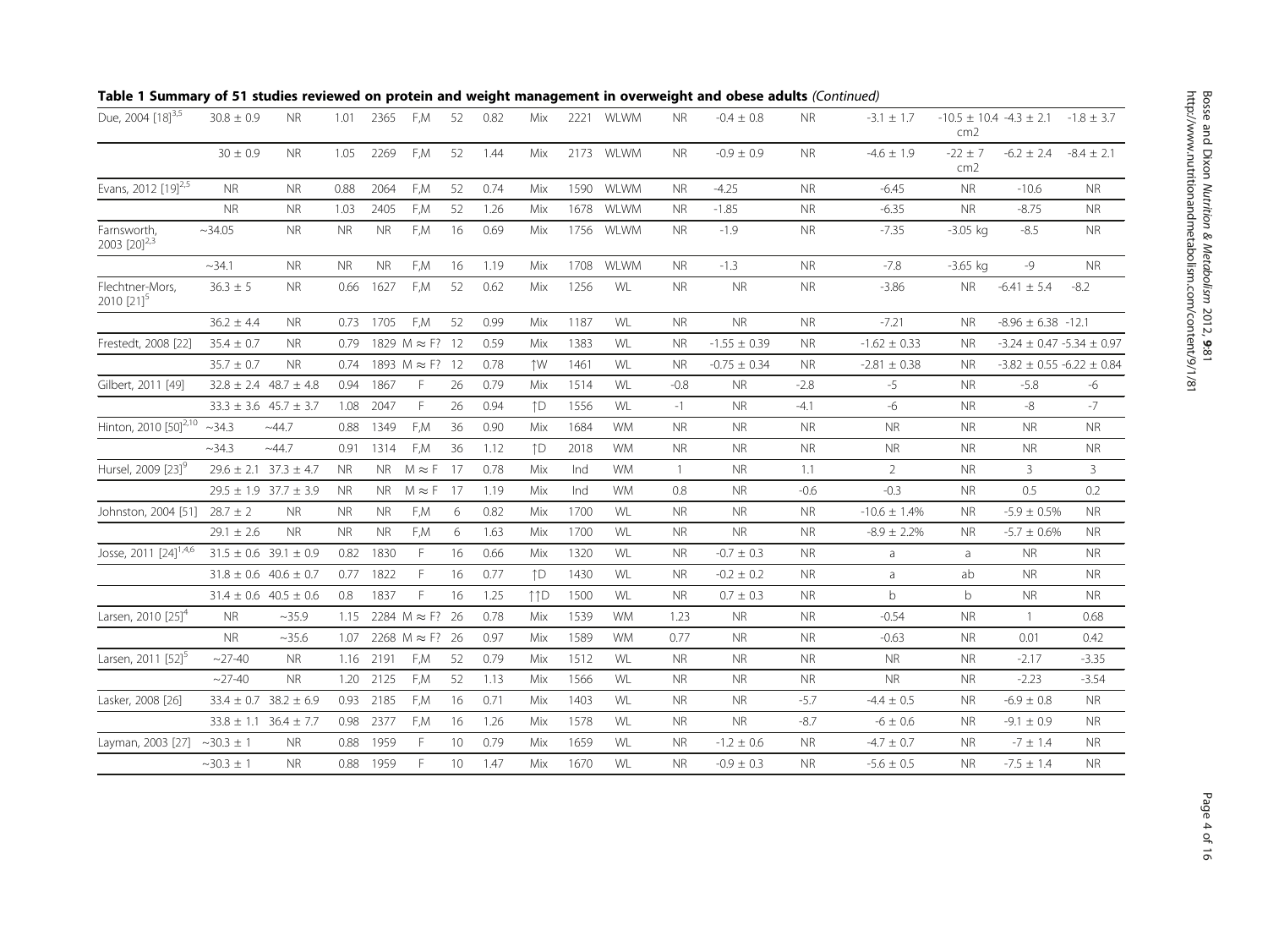|                                             | $30.2 \pm 1.3$              | <b>NR</b>                     | 0.93           | 1905      | F                     | 16 | 0.71         | $Mix+Ex$     | 1348 | WL          | <b>NR</b>      | $-1$           | <b>NR</b>      | $-5.5$         | <b>NR</b> | $-6.7$          | <b>NR</b>      |
|---------------------------------------------|-----------------------------|-------------------------------|----------------|-----------|-----------------------|----|--------------|--------------|------|-------------|----------------|----------------|----------------|----------------|-----------|-----------------|----------------|
|                                             | $34.8 \pm 1.8$              | <b>NR</b>                     | 1.06           | 2123      | F                     | 16 | 1.21         | Mix          | 1448 | WL          | NR.            | $-2$           | <b>NR</b>      | $-5.9$         | <b>NR</b> | $-8.7$          | <b>NR</b>      |
|                                             | $31.4 \pm 1.7$              | <b>NR</b>                     | 0.93           | 1997      | F                     | 16 | 1.19         | $Mix+Ex$     | 1323 | WL          | <b>NR</b>      | $-0.4$         | <b>NR</b>      | $-8.8$         | <b>NR</b> | $-9.8$          | <b>NR</b>      |
| Layman, 2009 [29] <sup>3</sup>              | $32.7 \pm 0.5$              | <b>NR</b>                     | 0.89           |           | 2097 M ≈ F            | 52 | 0.74         | Mix          | 1553 | <b>WLWM</b> | <b>NR</b>      | $-2.7 \pm 0.4$ | <b>NR</b>      | $-5.3 \pm 0.6$ | <b>NR</b> | $-8.4 \pm 0.9$  | <b>NR</b>      |
|                                             | $32.2 \pm 0.5$              | <b>NR</b>                     | 1.06           | 2403      | $M \approx F$         | 52 | 1.26         | Mix          | 1661 | <b>WLWM</b> | <b>NR</b>      | $-2.6 \pm 0.4$ | <b>NR</b>      | $-7.3 \pm 0.9$ | <b>NR</b> | $-10.4 \pm 1.2$ | <b>NR</b>      |
| Leidy, 2007 [31] <sup>5</sup>               |                             | $30.5 \pm 0.6$ 44.6 $\pm$ 0.6 | <b>NR</b>      | <b>NR</b> | F                     | 12 | 0.82         | Mix          | 1515 | WL          | NR.            | $-2.8 \pm 0.5$ | $-3.4 \pm 0.5$ | $-6.6 \pm 0.6$ | <b>NR</b> | $-9.5 \pm 1$    | <b>NR</b>      |
|                                             |                             | $30.7 \pm 0.9$ 44.2 $\pm$ 0.9 | <b>NR</b>      | NR.       | F                     | 12 | 1.41         | Mix          | 1550 | WL          | <b>NR</b>      | $-1.5 \pm 0.3$ | $-4.4 \pm 0.6$ | $-6.6 \pm 0.4$ | <b>NR</b> | $-8.1 \pm 0.4$  | <b>NR</b>      |
| Lejeune, 2005 [30]                          |                             | $27.3 \pm 2.6$ 35.4 $\pm$ 6.9 | <b>NR</b>      |           | NR $M \approx F$ ? 26 |    | 1.07         | Mix          | Ind  | <b>WM</b>   | 1.2            | <b>NR</b>      | 0.8            | 1.8            | <b>NR</b> | 3               | 0.6            |
|                                             |                             | $27 \pm 2.3$ 35.6 $\pm$ 6.7   | <b>NR</b>      | NR.       | $M \approx F$ ? 26    |    | 1.33         | îC           | Ind  | <b>WM</b>   | 1.6            | <b>NR</b>      | $-1.8$         | $-1$           | <b>NR</b> | 0.8             | $-1.3$         |
| Lockwood,<br>2008 [32] <sup>5</sup>         | $26.7 \pm 1.2$              | $29 \pm 2.2$                  | $\overline{1}$ |           | 2039 $M \approx F$ 10 |    | 0.91         | $Mix+Ex$     | 1986 | WL          | $0.8 \pm 0.6$  | <b>NR</b>      | $-1.2 \pm 0.4$ | $-1.1 \pm 0.4$ | <b>NR</b> | $-0.3 \pm 0.5$  | <b>NR</b>      |
|                                             |                             | $29.2 \pm 1.5$ 34.1 $\pm$ 1.3 | 1.02           |           | 2166 $M \approx F$    | 10 | 1.38         | ↑W&C+Ex 1860 |      | WL          | $0.9 \pm 0.5$  | <b>NR</b>      | $-2.5 \pm 0.4$ | $-2.7 \pm 0.4$ | <b>NR</b> | $-1.8 \pm 1$    | <b>NR</b>      |
| Luscombe,<br>2002 [53] <sup>3</sup>         | $32.6 \pm 1.4$ 37.8 $\pm$ 2 |                               | <b>NR</b>      | <b>NR</b> | F,M                   | 12 | 0.74         | Mix          | 1680 | WLWM        | <b>NR</b>      | <b>NR</b>      | a              | a              | a         | <b>NR</b>       | $-4.3 \pm 0.7$ |
|                                             |                             | $33.9 \pm 1.2$ 42.2 $\pm$ 2.2 | <b>NR</b>      | <b>NR</b> | F,M                   | 12 | 1.27         | Mix          | 1715 | <b>WLWM</b> | NR.            | <b>NR</b>      | a              | a              | a         | <b>NR</b>       | $-4.9 \pm 0.4$ |
| Luscombe,<br>2003 [54] <sup>3</sup>         | $33.5 \pm 0.9$              | <b>NR</b>                     | <b>NR</b>      | <b>NR</b> | F,M                   | 16 | 0.73         | Mix          | 1779 | WLWM        | a.             | a              | a              | a              | a         | $-8 \pm 0.7$    | a              |
|                                             | $34.8 \pm 1$                | <b>NR</b>                     | <b>NR</b>      | <b>NR</b> | F,M                   | 16 | 1.24         | Mix          | 1723 | WLWM        | a              | a              | a              | a              | a         | $-7.9 \pm 1.1$  | a              |
| Magrans-Courtney,<br>2011 [55] <sup>5</sup> | <b>NR</b>                   | $46.3 \pm 4$                  | 0.92           | 1987      | F                     | 14 | 0.89         | Mix          | 1832 | WL          | 0.5            | <b>NR</b>      | $-1.8$         | $-2.1$         | <b>NR</b> | $-1.9$          | <b>NR</b>      |
|                                             | <b>NR</b>                   | $45.9 \pm 2$                  | 0.81           | 1746      | F.                    | 14 | 1.07         | Mix          | 1537 | WL          | $-0.2$         | <b>NR</b>      | $-1.5$         | $-2.4$         | <b>NR</b> | $-2.5$          | <b>NR</b>      |
| Mahon, 2007 [33]                            |                             | $28.4 \pm 3.3$ 43.7 $\pm$ 5.1 | 0.99           | 1699      | F                     | 9  | 0.63         | Mix          | 1158 | WL          | $-1.7 \pm 1$   | <b>NR</b>      | $-2.1 \pm 1.5$ | $-3.9 \pm 1.5$ | <b>NR</b> | $-5.6 \pm 1.8$  | <b>NR</b>      |
|                                             |                             | $29.1 \pm 4.3$ 42.9 $\pm$ 4.1 | 0.89           | 1579      | F                     | 9  | 0.88         | ↑Ch          | 1098 | WL          | $-2.3 \pm 1$   | <b>NR</b>      | $-3.3 \pm 1.7$ | $-5.6 \pm 2.2$ | <b>NR</b> | $-7.9 \pm 2.6$  | <b>NR</b>      |
|                                             |                             | $30.1 \pm 3.1$ 43.4 $\pm$ 5.1 | 0.99           | 1862      | F                     | 9  | 0.88         | ↑B           | 1114 | WL          | $-2.2 \pm 1.3$ | <b>NR</b>      | $-2.1 \pm 1.8$ | $-4.3 \pm 2.1$ | <b>NR</b> | $-6.6 \pm 2.7$  | <b>NR</b>      |
| McAuley, 2005 [34] <sup>3</sup>             | $36.6 \pm 5.6$              | <b>NR</b>                     | 0.83           | 1812      | F.                    | 24 | 0.78         | HiCarb       | 1433 | <b>WLWM</b> | $-2.1$         | <b>NR</b>      | <b>NR</b>      | $-3.9$         | <b>NR</b> | $-4.7$          | $-6.9$         |
|                                             | $36 \pm 3.9$                | NR.                           | 0.85           | 1874      | F                     | 24 | 1.05         | HiFat        | 1450 | <b>WLWM</b> | $-5.2$         | <b>NR</b>      | NR.            | $-5.2$         | <b>NR</b> | $-7.1$          | -9.8           |
|                                             | $34.5 \pm 5.3$              | <b>NR</b>                     | 0.94           | 2006      | F                     | 24 | 1.04         | HiPro        | 1577 | <b>WLWM</b> | $-2.8$         | <b>NR</b>      | <b>NR</b>      | $-4.4$         | <b>NR</b> | $-6.9$          | $-8.8$         |
| McMillan-Price,<br>2006 [35]                | $30.9 \pm 0.6$              | <b>NR</b>                     | 1.15           | 2300      | F,M                   | 12 | 0.73         | HiGl         | 1435 | WL          | NR.            | $-0.5 \pm 0.2$ | <b>NR</b>      | $-2.8 \pm 0.5$ | <b>NR</b> | $-3.7 \pm 0.5$  | $-4.3 \pm 0.7$ |
|                                             | $31.3 \pm 0.8$              | <b>NR</b>                     | 1.01           | 2202      | F,M                   | 12 | 1.08         | HiGl         | 1421 | WL          | <b>NR</b>      | $-0.6 \pm 0.2$ | <b>NR</b>      | $-4.3 \pm 0.5$ | <b>NR</b> | $-5.3 \pm 0.5$  | $-6.3 \pm 0.6$ |
| Meckling, 2007 [36] <sup>4</sup>            |                             | $28.7 \pm 2.3$ 38.4 $\pm$ 6.4 | 0.71           | 1773      | F                     | 12 | 0.71         | Mix          | 1391 | WL          | NR.            | 0.8            | $-2.5$         | $-3.7$         | <b>NR</b> | $-2.1$          | <b>NR</b>      |
|                                             |                             | $29.2 \pm 3.5$ 39.5 $\pm$ 5.9 |                | 0.71 1773 | F                     | 12 | 0.73         | $Mix+Ex$     | 1260 | WL          | NR.            | 1.2            | $-4.3$         | $-4.1$         | <b>NR</b> | $-4$            | <b>NR</b>      |
|                                             |                             | $31.2 \pm 3.5$ 42.4 $\pm$ 4.6 | 0.71           | 1773      | F                     | 12 | $\mathbf{1}$ | Mix          | 1383 | WL          | <b>NR</b>      | 0.9            | $-4.6$         | $-5.2$         | <b>NR</b> | $-4.6$          | <b>NR</b>      |
|                                             |                             | $30.8 \pm 4.7$ 40.8 $\pm$ 5.8 |                | 0.71 1773 | F.                    | 12 | 1.33         | $Mix+Ex$     | 1217 | WL          | NR.            | 0.5            | $-5.7$         | $-7.4$         | <b>NR</b> | $-7$            | <b>NR</b>      |

<sup>4</sup> 35.4 ± 1.1 NR 0.93 2025 F 16 0.61 Mix 1284 WL NR -2.7 NR -5 NR -7.8 NR

Table 1 Summary of 51 studies reviewed on protein and weight management in overweight and obese adults (Continued)

Layman, 2005  $[28]^4$  $[28]^4$  $[28]^4$  35.4 ± 1.1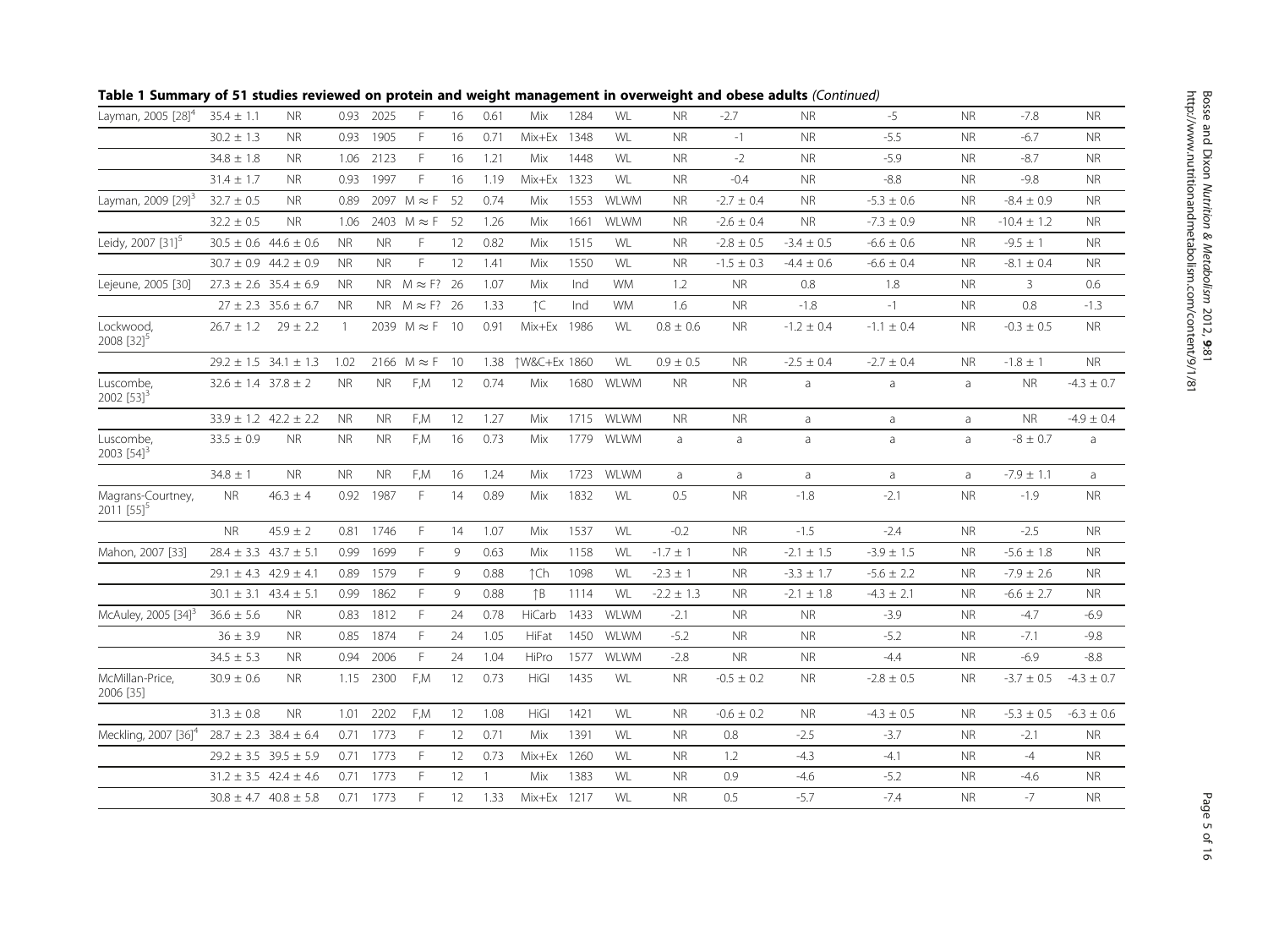| Table 1 Summary of 51 studies reviewed on protein and weight management in overweight and obese adults (Continued) |  |  |  |
|--------------------------------------------------------------------------------------------------------------------|--|--|--|
|--------------------------------------------------------------------------------------------------------------------|--|--|--|

| Mojtahedi,<br>2011 [11]                       | $32.7 \pm 4.2$              | <b>NR</b>                        | 0.93      | 1743      | F.                    | 26              | 0.81 | Mix    | 1627 | WL          | <b>NR</b>      | 0.7%           | <b>NR</b>        | <b>NR</b>      | <b>NR</b>    | $-3.1$         | <b>NR</b>      |
|-----------------------------------------------|-----------------------------|----------------------------------|-----------|-----------|-----------------------|-----------------|------|--------|------|-------------|----------------|----------------|------------------|----------------|--------------|----------------|----------------|
|                                               | $32.3 \pm 3.9$              | <b>NR</b>                        | 0.89      | 1687      | E                     | 26              | 1.07 | 1W     | 1369 | WL          | NR.            | 2.3%           | <b>NR</b>        | <b>NR</b>      | NR.          | $-6.7$         | <b>NR</b>      |
| Morenga, 2010 [43] <sup>5</sup>               |                             | $32.5 \pm 5.3$ 46.1 $\pm$ 6.1    | 1.02      | 2068      | F                     | 10 <sup>°</sup> | 0.97 | Mix    | 1752 | WL          | <b>NR</b>      | $-0.2$         | $-0.1$           | $-0.1$         | NR.          | $-0.2$         | $-0.8$         |
|                                               | $32.3 \pm 5.6$ 45.6 $\pm$ 6 |                                  | 0.99      | 1990      | F.                    | 10 <sup>°</sup> | 1.24 | HiFib  | 1756 | WL          | <b>NR</b>      | $-0.1$         | $-0.6$           | $-1$           | NR.          | $-1.5$         | $-2.2$         |
| Navas-Carretero,<br>2011 [38]                 |                             | $28.6 \pm 4.3$ 29.5 $\pm$ 8.1 NR |           |           | NR $M \approx F$ ?    | $\overline{4}$  | 0.95 | Mix    | 1710 | WL          | <b>NR</b>      | <b>NR</b>      | <b>NR</b>        | a              | <b>NR</b>    | $\mathsf a$    | <b>NR</b>      |
|                                               |                             | $28.6 \pm 4.3$ 29.5 $\pm$ 8.1    | 0.95      |           | 1710 M $\approx$ F?   | $\overline{4}$  | 1.21 | Mix+Sn | 1815 | WL          | <b>NR</b>      | <b>NR</b>      | <b>NR</b>        | $\mathsf b$    | <b>NR</b>    | $\mathbf b$    | <b>NR</b>      |
| Nickols-Richardson,<br>2005 [39]              | $31.1 \pm 4.9$              | <b>NR</b>                        |           | 1.12 2340 | E                     | 6               | 0.79 | Mix    | 1395 | WL          | <b>NR</b>      | <b>NR</b>      | <b>NR</b>        | <b>NR</b>      | <b>NR</b>    | $-4.2$         | <b>NR</b>      |
|                                               | $30.3 \pm 5.5$              | <b>NR</b>                        | 0.89      | 2025      | F                     | 6               | 1.11 | Mix    | 1420 | WL          | <b>NR</b>      | <b>NR</b>      | <b>NR</b>        | <b>NR</b>      | NR.          | $-6.4$         | <b>NR</b>      |
| Noakes, 2005 [40]                             | $33 \pm 4$                  | <b>NR</b>                        | <b>NR</b> | <b>NR</b> | F                     | 12              | 0.65 | Mix    | 1247 | WL          | <b>NR</b>      | $-1.8 \pm 0.3$ | <b>NR</b>        | $-4.5 \pm 0.5$ | NR.          | $-6.9 \pm 0.5$ | <b>NR</b>      |
|                                               | $32 \pm 6$                  | <b>NR</b>                        | <b>NR</b> | <b>NR</b> | F                     | 12              | 1.14 | Mix    | 1268 | WL          | <b>NR</b>      | $-1.5 \pm 0.3$ | <b>NR</b>        | $-5.7 \pm 0.6$ | NR.          | $-7.6 \pm 0.4$ | <b>NR</b>      |
| Papakonstantinou,<br>2010 [41]                | $34 \pm 1$                  | <b>NR</b>                        | 1.06      | 2041      | F,M                   | $\overline{4}$  | 0.66 | Mix    | 1550 | WL          | $-1$           | <b>NR</b>      | <b>NR</b>        | $-2$           | <b>NR</b>    | $-3$           | $-4$           |
|                                               | $33 \pm 1$                  | <b>NR</b>                        | 1.08      | 2041      | F,M                   | $\overline{4}$  | 1.27 | Mix    | 1545 | WL          | $-0$           | <b>NR</b>      | <b>NR</b>        | $-3$           | <b>NR</b>    | $-3$           | $-2$           |
| Parker, 2002 [42] <sup>2</sup> , <sup>3</sup> | ~233.3                      | <b>NR</b>                        | <b>NR</b> | <b>NR</b> | F,M                   | 12              | 0.78 | Mix    | 1664 | <b>WLWM</b> | <b>NR</b>      | $-1.35$        | <b>NR</b>        | $-3.65$        | <b>NR</b>    | $-4.8$         | <b>NR</b>      |
|                                               | $~1$ - 35                   | <b>NR</b>                        | <b>NR</b> | <b>NR</b> | F,M                   | 12              | 1.35 | Mix    | 1808 | <b>WLWM</b> | <b>NR</b>      | $-0.52$        | <b>NR</b>        | $-4.25$        | <b>NR</b>    | $-5.5$         | <b>NR</b>      |
| Rizkalla, 2012 [56]                           | ~31.86                      | <b>NR</b>                        | 0.89      | 1878      | M,F                   | $\overline{4}$  | 0.77 | Mix    | 1283 | WL          | $-1.74$        | <b>NR</b>      | <b>NR</b>        | $-1.1$         | $-0.13$ kg   | $-2.74$        | $-0.13$        |
|                                               | ~1.86                       | <b>NR</b>                        | 0.84      | 1630      | M,F                   | $\overline{4}$  | 1.1  | Mix    | 1199 | WL          | $-2.09$        | <b>NR</b>      | <b>NR</b>        | $-1.7$         | $-0.81$ kg   | $-3.56$        | $-0.81$        |
| Sacks, 2009 [57] <sup>1,5</sup>               | $33 \pm 4$                  | <b>NR</b>                        | 0.97      | 2014      | F,M                   | 104             | 0.79 | Mix    | 1574 | WL          | <b>NR</b>      | <b>NR</b>      | <b>NR</b>        | <b>NR</b>      | <b>NR</b>    | $-3.6$         | a              |
|                                               | $33 \pm 4$                  | <b>NR</b>                        | 0.93      | 1921      | F,M                   | 104             | 0.9  | Mix    | 1542 | WL          | <b>NR</b>      | <b>NR</b>      | <b>NR</b>        | <b>NR</b>      | <b>NR</b>    | $-4.5$         | a              |
| Sargrad, 2005 [58]                            | $36 \pm 3$                  | $39.5 \pm 2.5$                   | <b>NR</b> | <b>NR</b> | F,M                   | 8               | 0.70 | Mix    | 1371 | WL          | $+0.1$         | <b>NR</b>      | <b>NR</b>        | $-2.2 \pm 0.7$ | <b>NR</b>    | <b>NR</b>      | $-2.2 \pm 0.9$ |
|                                               | $33\pm2$                    | $42.4 \pm 3.1$                   | <b>NR</b> | <b>NR</b> | F,M                   | 8               | 0.92 | Mix    | 1274 | WL          | $+0.4$         | <b>NR</b>      | <b>NR</b>        | $-2.6 \pm 1.8$ | <b>NR</b>    | <b>NR</b>      | $-2.5 \pm 1.6$ |
| Skov, 1999 [2] <sup>5</sup>                   | $30.8 \pm 0.4$              | <b>NR</b>                        | <b>NR</b> | <b>NR</b> | F,M                   | 26              | 0.89 | Mix    | 2603 | WL          | <b>NR</b>      | <b>NR</b>      | <b>NR</b>        | $-4.3 \pm 1.2$ | $-16.8$ cm2  | $-5 \pm 1.4$   | <b>NR</b>      |
|                                               | $30 \pm 0.4$                | <b>NR</b>                        | <b>NR</b> | <b>NR</b> | F,M                   | 26              | 1.5  | Mix    | 2138 | WL          | <b>NR</b>      | <b>NR</b>      | <b>NR</b>        | $-7.6 \pm 1.4$ | $-33$ cm $2$ | $-8.7 \pm 1.4$ | <b>NR</b>      |
| Sukumar, 2011 [59]                            | <b>NR</b>                   | <b>NR</b>                        | 0.85      | 1672      | F                     | 52              | 0.73 | Mix    | 1375 | WL          | <b>NR</b>      | $-1.4$         | <b>NR</b>        | $-4.5$         | <b>NR</b>    | $-6.1$         | <b>NR</b>      |
|                                               | <b>NR</b>                   | <b>NR</b>                        | 0.9       | 1733      | F                     | 52              | 0.98 | Mix    | 1480 | WL          | <b>NR</b>      | $-1.2$         | <b>NR</b>        | $-4.2$         | <b>NR</b>    | $-5.7$         | <b>NR</b>      |
| Te Morenga,<br>2011 [43]                      | $34.2 \pm 4.8$              | <b>NR</b>                        | 0.93      | 2027      | F                     | 8               | 0.82 | HiFib  | 1427 | WL          | <b>NR</b>      | $-0.4 \pm 0.5$ | $-1.5\,\pm\,0.8$ | $-2.5 \pm 1$   | NR.          | $-3.3 \pm 0.9$ | $-4.7 \pm 1.1$ |
|                                               | $33.7 \pm 4.9$              | <b>NR</b>                        | 0.9       | 1940      | F.                    | 8               | 1.14 | Mix    | 1555 | WL          | <b>NR</b>      | $-0.2 \pm 0.4$ | $-2.7 \pm 0.5$   | $-4 \pm 0.6$   | <b>NR</b>    | $-4.5 \pm 0.8$ | $-5.4 \pm 0.9$ |
| Westerterp-<br>Plantenga,<br>2004 [44]        |                             | $27.6 \pm 2.6$ 35.3 $\pm$ 6.7    | <b>NR</b> |           | NR $M \approx F$ ? 13 |                 | 1.29 | Mix    | 2699 | <b>WM</b>   | 0.8            | <b>NR</b>      | 0.6              | 1.2            | <b>NR</b>    | $\overline{2}$ | $\overline{1}$ |
|                                               |                             | $27 \pm 2.4$ 35.4 $\pm$ 6.4      | <b>NR</b> |           | NR $M \approx F$ ? 13 |                 | 1.71 | îC     | 2962 | <b>WM</b>   | $\overline{2}$ | <b>NR</b>      | $-1.8$           | $-1$           | <b>NR</b>    | $\overline{1}$ | $\mathbf{1}$   |
|                                               |                             |                                  |           |           |                       |                 |      |        |      |             |                |                |                  |                |              |                |                |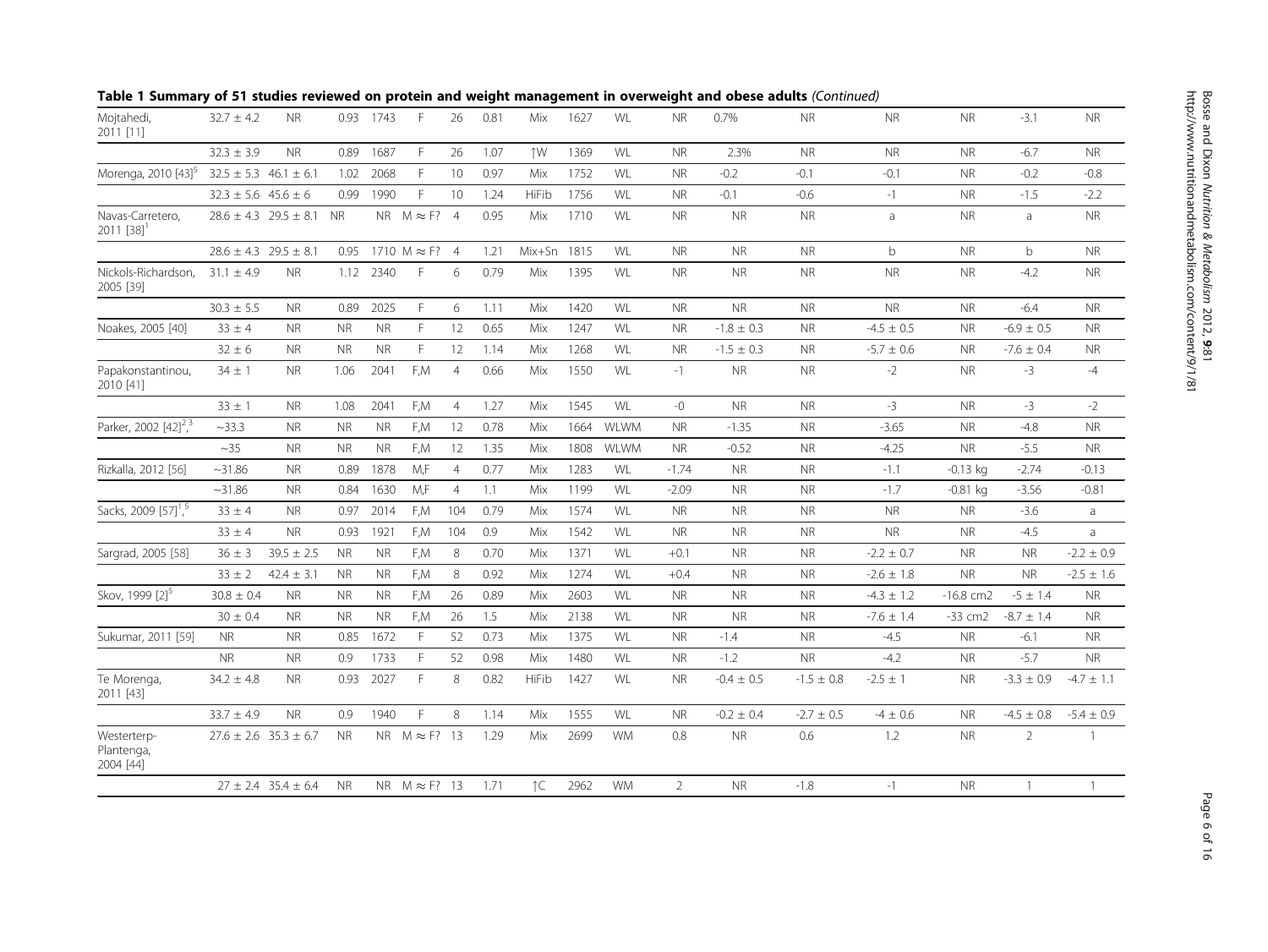| Wycherley, 2010 $34.8 \pm 4.9$<br>[60] <sup>4</sup> |              | NR <sub>1</sub> |  |  |  |  |                                                               | NR 1999. | <b>NR</b> | $-6.5 \pm 3.7$     |      | NR $-8.6 \pm 4.6$ $-8.2 \pm 4.6$ |  |
|-----------------------------------------------------|--------------|-----------------|--|--|--|--|---------------------------------------------------------------|----------|-----------|--------------------|------|----------------------------------|--|
|                                                     | $349 + 49$   | NR.             |  |  |  |  | NR NR M $\approx$ F? 14 0.65 Mix+Ex 1481 WL -2.4 $\pm$ 2.5    | NR       | NR.       | $-8.1 \pm 3.8$     |      | NR $-10.5 \pm 5.1 -11.3 \pm 4.6$ |  |
|                                                     | $35.6 + 3.8$ | NR.             |  |  |  |  | NR NR $M \approx F$ ? 14 1.16 Mix 1510 WL -1.9 $\pm$ 1.5 NR   |          | NR.       | $-7.1 \pm 4$       | NR I | $-9 \pm 4.8$ $-8.9 \pm 3.9$      |  |
|                                                     | $36.6 + 5$   | NR.             |  |  |  |  | NR NR M $\approx$ F? 14 1.09 Mix+Ex 1514 WL -2.4 $\pm$ 3.1 NR |          |           | NR $-11.4 \pm 3.9$ |      | NR $-13.8 \pm 6$ $-13.7 \pm 4.6$ |  |

#### Table 1 Summary of 51 studies reviewed on protein and weight management in overweight and obese adults (Continued)

1 Changes without a common letter differ. Provided when absolute values could not be accurately determined from information given.

2 Some data provided were divided by gender and were averaged.

3 Intake data divided by WL and WM phases and were averaged.

4 Multiple LP and HP groups; data for each protein level were averaged since significant differences were observed or not observed between all LP and HP levels.

5 intake data and/or outcome measure data reported for multiple time points were averaged.

 $6$   $\uparrow$  denotes an even greater level of intake than another group with an increased intake of the same protein type.

7 Denotes weight loss data reported differently in two tables; both data sets are reported.

8 Regional leg and gynoid fat losses significantly greater in  $\uparrow$  W group vs. control.

9 Urinary marker derived protein intake, not dietary recall data provided.

10 Results provided in per gender fashion such that it was clear there were no differences and this was stated, however, specific anthropometric change numbers could not be derived from the data provided. ~, approximate BMI or BF% (original data reported as one baseline mean for all participants); B, beef; C, casein; Ch, chicken; D, dairy; Dsn, study design; Dur, duration; E, energy; Ex, exercise; F, M, more females in group than males; HiFib, high fiber; Ind, caloric allotment calculated individually based on baseline characteristics of each participant; M  $\approx$  F, gender distribution nearly equal; M  $\approx$  F, n of each gender not reported in m gender studies; Mix, mixed diet with varied protein sources; NR, not reported; Sn, additional protein containing snacks; W, whey; Wk, weeks; WL, weight loss only study; WM, weight maintenance (of previous loss) – protein intervention only applied to WM period – outcome data only reported for WM period; WLWM, study comparing protein intervention spanning both weight loss and weight maintenance periods, data reported are for whole duration.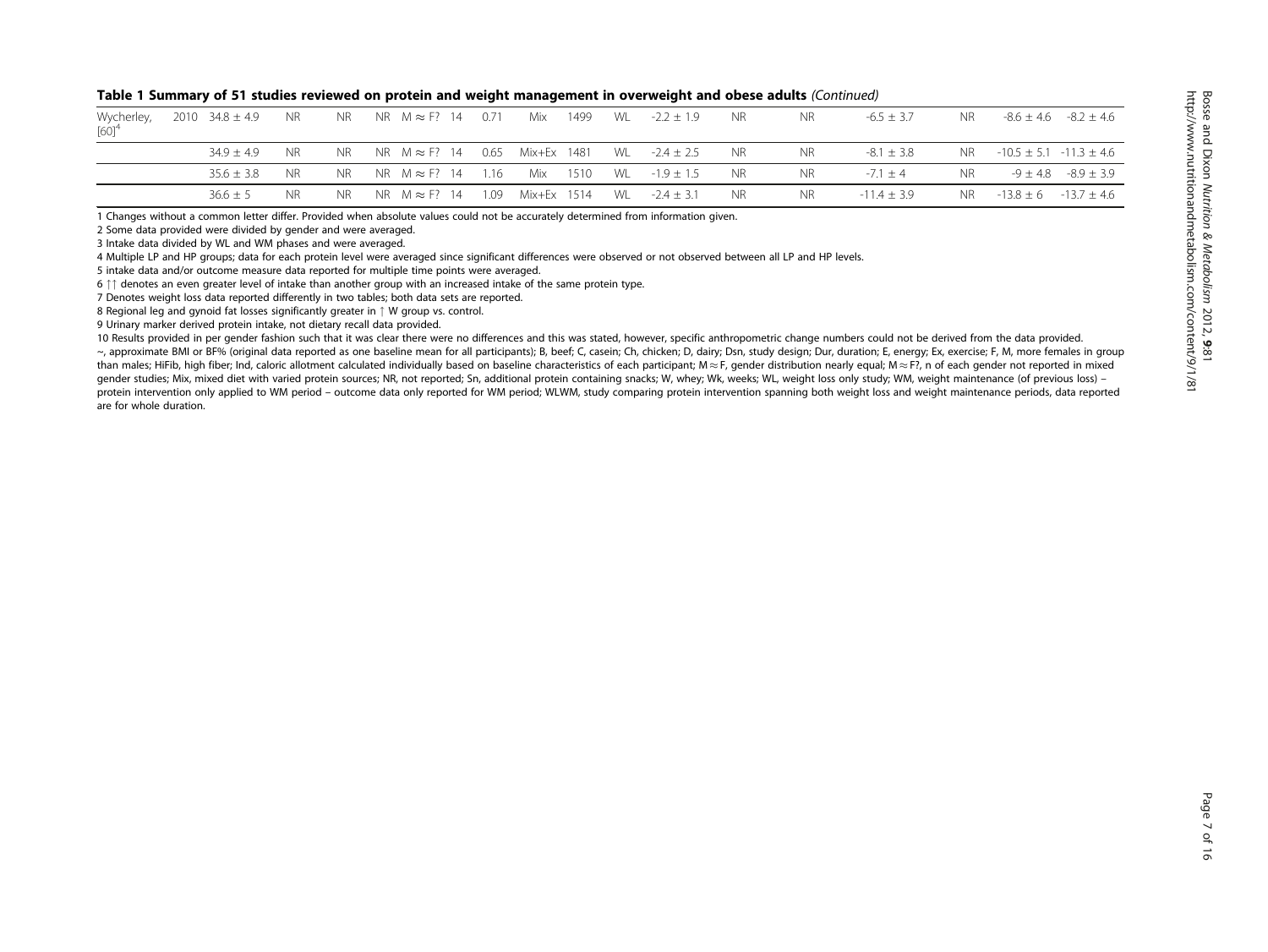<span id="page-7-0"></span>

protein group was at or above 0.79 g/kg/day were isolated in a subsequent reanalysis. Given rounding in the calculation methods that follow, studies with a lower protein group at 0.79 g/kg/day were included as meeting the RDA.

Although not perfect, dietary recalls can be reliable in classifying macronutrient intakes [\[71](#page-15-0)]. Data from dietary recalls and weighed food records were used for consistency, as this was the form of protein intake reporting used in all studies. Studies using only food frequency questionnaires (FFQs) were excluded. Only some studies provided urine marker derived protein intakes. Some studies provided protein intake data in g/kg/day terms. When only% energy from protein was provided, calculations using energy intake were made to convert this value into g/kg/day. Evidence was examined in a g/kg/day fashion for a more stable comparison across variations of body mass and intakes between studies.

When only g protein/day was provided, baseline body mass was the devisor, yielding g/kg/day. Some studies providing protein intake in g/kg/day terms calculated using baseline body mass while others used post-

weight loss body mass. For these studies, the authors manually derived g/kg/day protein intakes using baseline body mass for consistency. Energy intakes provided in mega joules or kilojoules were converted to kilocalories. Dietary intake data sets for multiple time points were often combined as a composite and are noted (Table [1\)](#page-2-0).

The term "higher protein" was used to describe the group that had a "higher" protein intake relative to a "lower" protein group, sometimes referred to as a "control" group. "Higher" and "lower" were relative, not denoting a specific intake.

"Spread" calculations for protein spread theory were calculated by:

Between group% spread in protein intake =  $\frac{1}{(higher)}$ protein group g/kg/day intake during study - control group g/kg/day intake during study)/control group g/kg/ day intake during study)  $\times$  100]

"Change in habitual protein intake" calculations were calculated by:

Change in habitual protein intake =  $\frac{1}{g/g/day}$  intake during study –  $g/kg/day$  intake at baseline)/ $g/kg/day$  intake at baseline)  $\times$  100]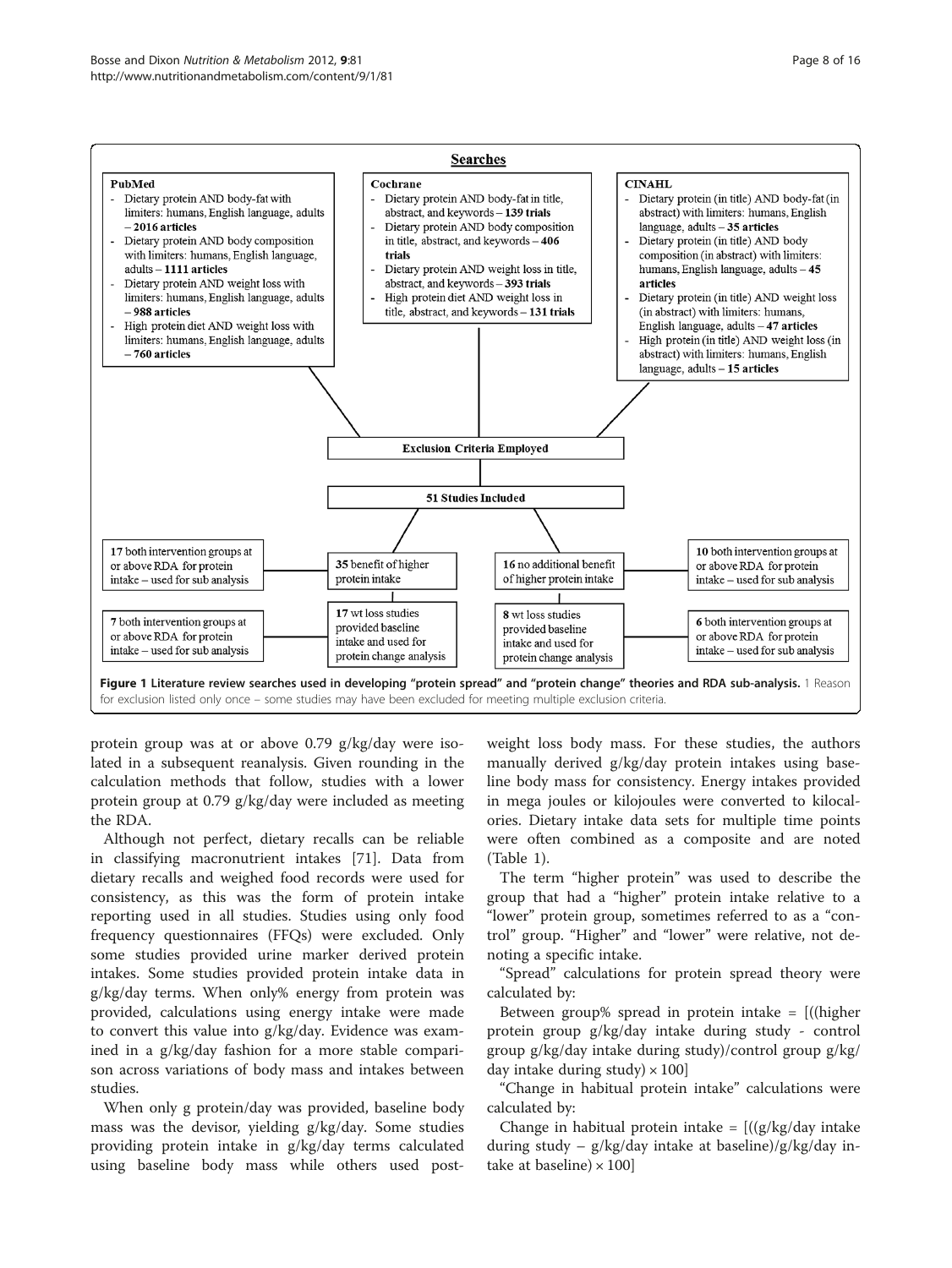#### <span id="page-8-0"></span>Table 2 Studies suiting RDA inclusion criteria and included in protein spread theory analysis

| <b>Benefit</b>                                     |                           | No > benefit than control                          |                     |
|----------------------------------------------------|---------------------------|----------------------------------------------------|---------------------|
| Study                                              | % Spread (g/kg/day) Study |                                                    | % Spread (g/kg/day) |
| Abete, 2009 [12]                                   | 66.7                      | Ballesteros-Pomar, 2009 [45]                       | 34.9                |
| Aldrich, 2011 [13]                                 | 47.4                      | Brinkworth, 2004 [46]                              | 19.6                |
| Baer, 2011 [14]                                    | 73.5                      | Delbridge, 2009 [47]                               | 17.3                |
| Claessens, 2009 [15]                               | 121.3                     | De Souza, 2012 [48]                                | 11.4                |
| Clifton, 2008 [16]                                 | 45.9                      | Gilbert, 2011 [49]                                 | 19                  |
| Demling, 2000 [17]                                 | 72.3                      | Hinton, 2010 [50]                                  | 24.4                |
| Due, 2004 [18]                                     | 75.6                      | Johnston, 2004 [51]                                | 98.8                |
| Evans, 2012 [19]                                   | 70.3                      | Larsen, 2011 [52]                                  | 43                  |
| Farnsworth, 2003 [20]                              | 72.5                      | Luscombe, 2002 [53]                                | 71.6                |
| Flechtner-Mors [21]                                | 59.7                      | Luscombe, 2003 [54]                                | 69.9                |
| Frestedt, 2008 [22]                                | 32.2                      | Magrans-Courtney, 2011 [55]                        | 20.2                |
| Hursel, 2009 [23]                                  | 52.6                      | Rizkalla, 2012 [56]                                | 42.9                |
| Josse, 2011 [24]                                   | 73.6                      | Sacks, 2009 [57]                                   | 13.9                |
| Larsen, 2010 [25]                                  | 24.4                      | Sargrad, 2005 [58]                                 | 31.4                |
| Lasker, 2008 [26]                                  | 77.5                      | Sukumar, 2011 [59]                                 | 34.2                |
| Layman, 2003 <sup>[27]</sup>                       | 86.1                      | Wycherley, 2010 [60]                               | 67.7                |
| Layman, 2005 [28]                                  | 81.8                      |                                                    |                     |
| Layman, 2009 [29]                                  | 70.3                      |                                                    |                     |
| Lejeune, 2005 <sup>[30]</sup>                      | 24.3                      |                                                    |                     |
| Leidy, 2007 <sup>[31]</sup>                        | 72                        |                                                    |                     |
| Lockwood, 2008 [32]                                | 51.6                      |                                                    |                     |
| Mahon, 2007 [33]                                   | 39.7                      |                                                    |                     |
| McAuley, 2005 [34]                                 | 33.3                      |                                                    |                     |
| McMillan-Price [35]                                | 47.9                      |                                                    |                     |
| Meckling, 2007 [36]                                | 62.5                      |                                                    |                     |
| Mojtahedi, 2011 [11]                               | 32.1                      |                                                    |                     |
| Morenga, 2010 [37]                                 | 27.8                      |                                                    |                     |
| Navas-Carretero, 2011 [38]                         | 27.4                      |                                                    |                     |
| Nickols-Richardson, 2005 [39]                      | 40.5                      |                                                    |                     |
| Noakes, 2005 [40]                                  | 75.4                      |                                                    |                     |
| Papakonstantinou [41], 2010                        | 92.4                      |                                                    |                     |
| Parker, 2002 [42]                                  | 73.1                      |                                                    |                     |
| Skov, 1999 [2]                                     | 68.5                      |                                                    |                     |
| Te Morenga, 2011 [43]                              | 39                        |                                                    |                     |
| Westerterp-Plantenga, 2004 [44]                    | 32.6                      |                                                    |                     |
| Average% Spread (g/kg/day):                        | 58.4                      | Average% Spread (g/kg/day):                        | 38.8                |
| Average% Spread (g/kg/day): RDA only               | 52                        | Average% Spread (g/kg/day): RDA only               | 30.3                |
| Average% Spread (g/kg/day): Urinary Biomarker only | 62.7                      | Average% Spread (g/kg/day): Urinary Biomarker only | 41.6                |

Bold = studies meeting RDA inclusion criteria; Italics = studies with urinary biomarker verification of protein intakes.

Benefit = higher protein group in these studies experienced greater anthropometric benefits than did control group during the intervention; No > benefit than

control = higher protein group in these studies experienced anthropometric benefits equivalent to the control group during the intervention.

For both theories, after values were obtained for each study, means of particular groups of studies (Figure [1](#page-7-0)) were calculated. Baseline intake refers to g/kg/day protein intake prior to protein intervention.

# Results

Thirty-five of the 51 studies examined showed superior body composition and anthropometric benefits of a higher protein intake over control. However, sixteen studies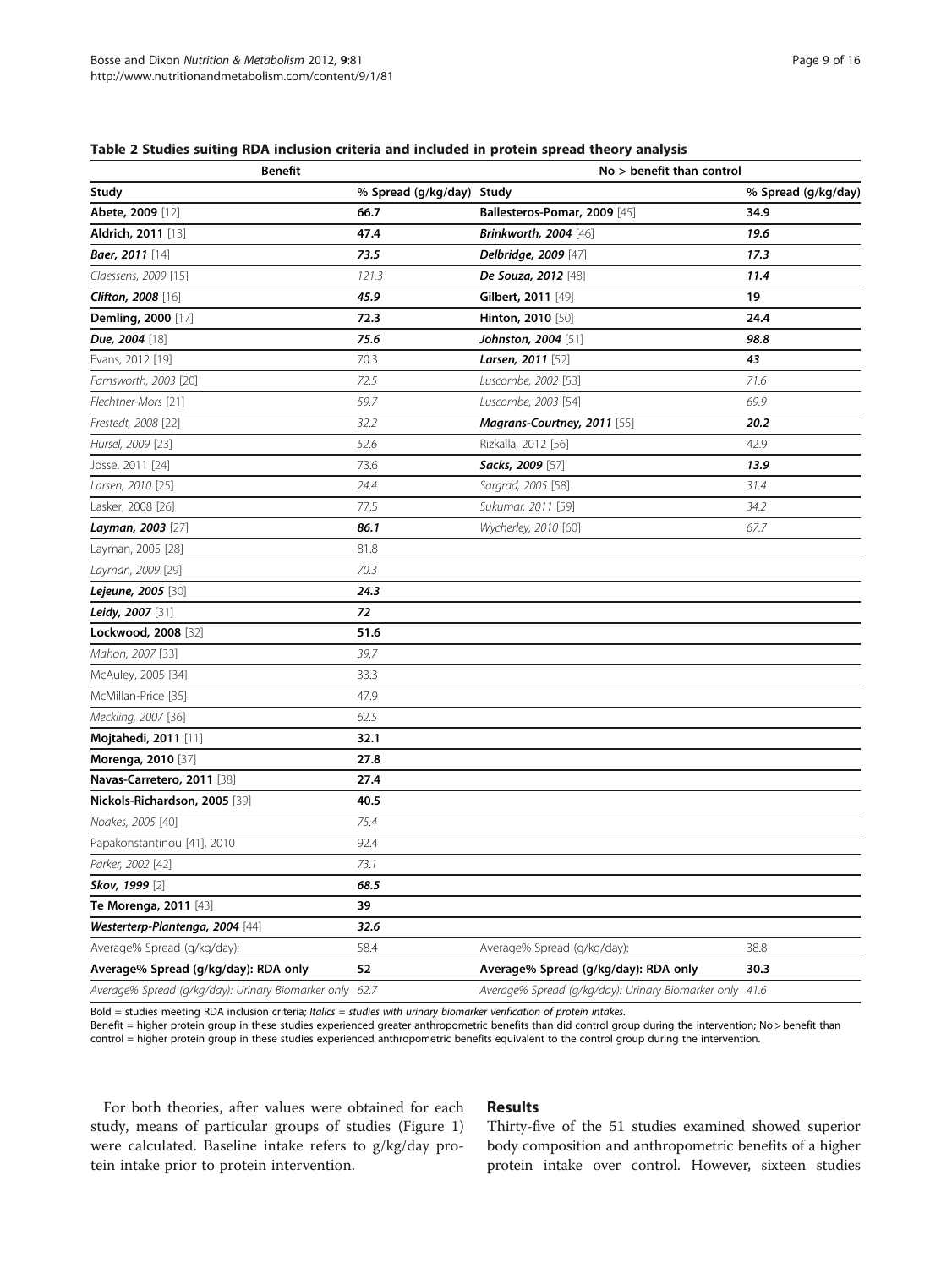<span id="page-9-0"></span>

|  |  | Table 3 Protein change theory studies showing anthropometric benefits of increased protein versus control |  |
|--|--|-----------------------------------------------------------------------------------------------------------|--|
|--|--|-----------------------------------------------------------------------------------------------------------|--|

| Study                                   | LP base intake<br>(g/kg/day) | LP study intake<br>(q/kg/day) | HP base intake<br>(g/kg/day) | HP study intake<br>(g/kg/day) | LP Change (%) | HP Change (%) |
|-----------------------------------------|------------------------------|-------------------------------|------------------------------|-------------------------------|---------------|---------------|
| Demling, 2000 [17]                      | 0.76                         | 0.83                          | 0.72                         | 1.43                          | 9.5           | 98.1          |
| Evans, 2012 [19]                        | 0.88                         | 0.74                          | 1.03                         | 1.26                          | $-15.9$       | 22.3          |
| Flechtner-Mors [21]                     | 0.66                         | 0.62                          | 0.73                         | 0.99                          | $-6.1$        | 35.6          |
| Frestedt, 2008 [22]                     | 0.76                         | 0.59                          | 0.74                         | 0.78                          | $-22.4$       | 5.4           |
| Josse, 2011 [24]                        | 0.78                         | 0.84                          | 0.8                          | 1.33                          | 7.7           | 66.3          |
| Lasker, 2008 [26]                       | 0.93                         | 0.71                          | 0.98                         | 1.26                          | $-23.7$       | 28.6          |
| Layman, 2005 [28]                       | 0.93                         | 0.66                          | 0.99                         | 1.2                           | $-29.03$      | 21.2          |
| Lockwood, 2008 [32]                     | 1                            | 0.91                          | 1.02                         | 1.38                          | -9            | 35.3          |
| Mahon, 2007 [33]                        | 0.99                         | 0.63                          | 0.94                         | 0.88                          | $-36.4$       | $-6.4$        |
| McMillan-Price [35]                     | 1.15                         | 0.73                          | 1.01                         | 1.08                          | $-36.5$       | 6.9           |
| Meckling, 2007 [36]                     | 0.89                         | 0.72                          | 0.83                         | 1.17                          | $-19.1$       | 41            |
| Morenga, 2010 [37]                      | 1.02                         | 0.97                          | 0.99                         | 1.24                          | $-4.9$        | 25.3          |
| Mojtahedi, 2011 [11]                    | 0.98                         | 0.87                          | 0.91                         | 1.21                          | $-11.2$       | 33            |
| Navas-Carretero, 2011 [38] <sup>1</sup> | X-Over                       | X-Over                        | 0.95                         | 1.21                          | X-Over        | 27.4          |
| Nickols-Richardson, 2005 [39]           | 1.12                         | 0.79                          | 0.89                         | 1.11                          | $-29.5$       | 24.7          |
| Papakonstantinou [41], 2010             | 1.06                         | 0.66                          | 1.08                         | 1.27                          | $-37.7$       | 17.6          |
| <b>Te Morenga, 2011</b> [43]            | 0.93                         | 0.82                          | 0.9                          | 1.14                          | $-11.8$       | 26.7          |
| Average                                 |                              |                               |                              |                               | $-16.6$       | 28.6          |
| Average: RDA only                       |                              |                               |                              |                               | $-9.8$        | 36.9          |
| Average: Urinary Biomarker only         |                              |                               |                              |                               | $-21$         | 18.9          |

Bold = studies meeting RDA inclusion criteria; Italics = studies with urinary biomarker verification of protein intakes.

1 X-Over – crossover design whereby the same participants increased their protein intake from a previous controlled intake period.

Only weight loss studies reporting baseline protein intake. The higher protein groups in all of these studies experienced greater anthropometric benefits than the respective control groups during the intervention.

showed no greater body composition and anthropometric benefits of a higher protein intake compared to control. We proposed protein spread theory and protein change theory as possible explanations for this discrepancy.

#### Protein spread theory

Within 35 studies showing anthropometric benefits of higher protein, g/kg/day intake was 58.4% greater than control on average (Table [2](#page-8-0)). Within 16 studies showing no

|  |  |  |  | Table 4 Protein change theory studies showing no > anthropometric benefits of increased protein versus control |
|--|--|--|--|----------------------------------------------------------------------------------------------------------------|
|--|--|--|--|----------------------------------------------------------------------------------------------------------------|

| Study                           | LP Base Intake<br>(q/kg/day) | LP Study Intake<br>(q/kg/day) | <b>HP Base Intake</b><br>(q/kg/day) | <b>HP Study Intake</b><br>(q/kg/day) | LP Change $(\%)$ | HP Change (%)     |
|---------------------------------|------------------------------|-------------------------------|-------------------------------------|--------------------------------------|------------------|-------------------|
| Ballesteros-Pamar, 2009 [45]    | 1.32                         | 0.86                          | 1.24                                | 1.16                                 | $-34.8$          | $-6.5$            |
| De Souza, 2012 [48]             | 0.97                         | 0.79                          | 0.92                                | 0.88                                 | $-18.6$          | $-4.3$            |
| Gilbert, 2011 [49]              | 0.94                         | 0.79                          | 1.08                                | 0.94                                 | $-16$            | $-13$             |
| Larsen, 2011 [52]               | 1.16                         | 0.79                          | 1.2                                 | 1.13                                 | $-31.9$          | $-5.8$            |
| Magrans-Courtney, 2011 [55]     | 0.92                         | 0.89                          | 0.81                                | 1.07                                 | $-3.3$           | 32.1 <sup>7</sup> |
| Rizkalla, 2012 [56]             | 0.89                         | 0.77                          | 0.84                                | 1.1                                  | $-13.5$          | 31                |
| Sacks, 2009 [57]                | 0.97                         | 0.79                          | 0.93                                | 0.9                                  | $-18.6$          | $-3.2$            |
| Sukumar, 2011 [59]              | 0.85                         | 0.73                          | 0.9                                 | 0.98                                 | $-14.1$          | 8.9               |
| Average                         |                              |                               |                                     |                                      | $-17.6$          | 4.9               |
| Average: RDA only               |                              |                               |                                     |                                      | $-18.9$          | $-0.1$            |
| Average: Urinary Biomarker only |                              |                               |                                     |                                      | $-17.3$          | 5.5               |

Bold = studies meeting RDA inclusion criteria; Italics = studies with urinary biomarker verification of protein intakes.

1 See discussion for explanation of the limitations of this data set.

Only weight loss studies reporting baseline protein intake. The higher protein groups in all of these studies experienced no greater anthropometric benefits than the respective control groups during the intervention.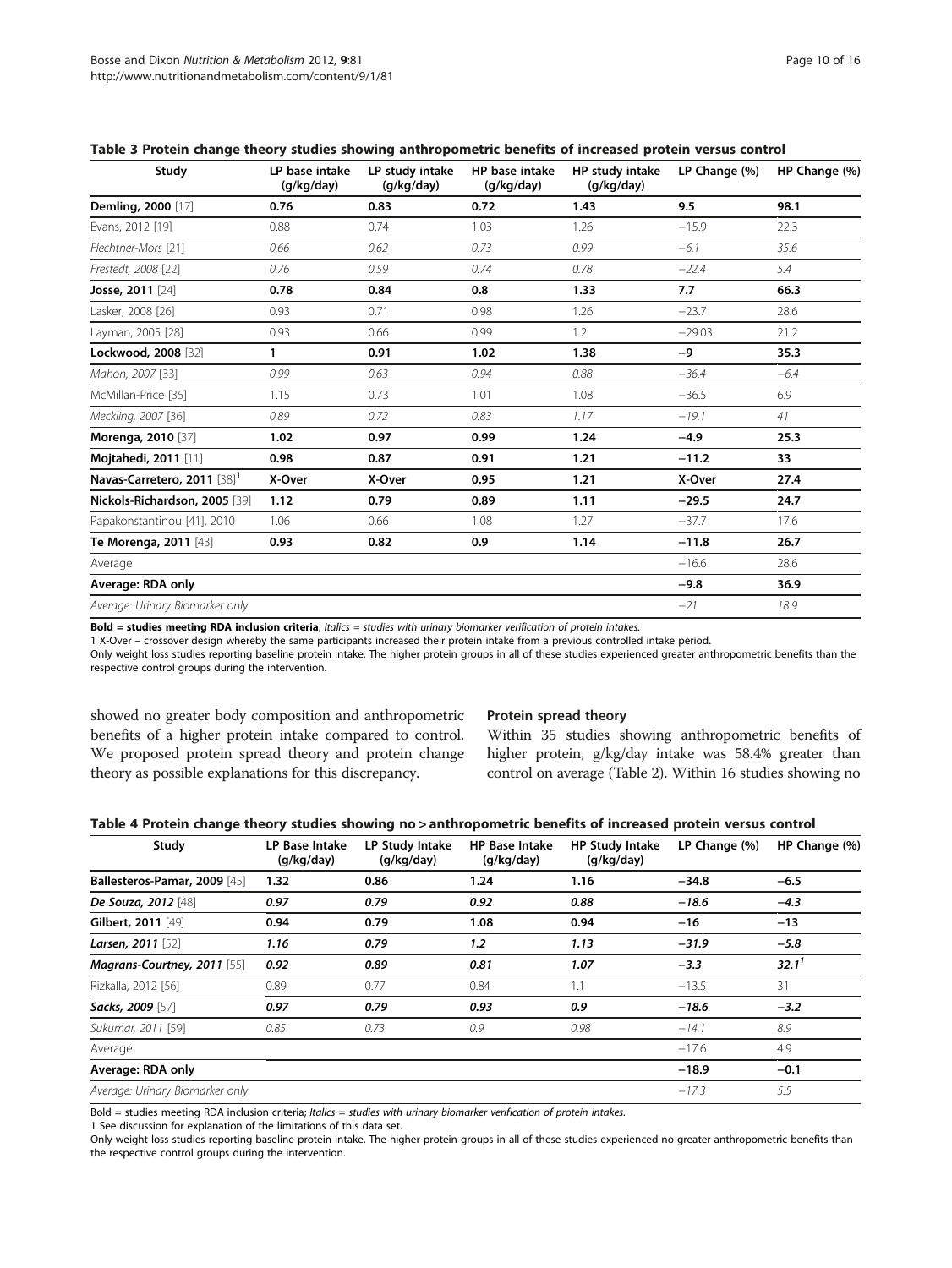<span id="page-10-0"></span>

additional anthropometric benefits of higher protein, g/kg/ day intake was only 38.8% greater than control on average.

Since some scientists may find excluding studies with a sub-RDA lower protein group a more balanced analysis of protein spread theory, a reanalysis was performed including only the 27 studies that met RDA inclusion criteria. The 27 were divided into: 1) those 17 showing additional benefit to increased protein and 2) those 10 that did not (Figure 2). This additional analysis supported protein spread theory as the mean spread in g/kg/day protein intake in the 17 studies showing a benefit of increased protein was 52%. This was close to the 58.4% figure from the original analysis (Table [2](#page-8-0)). Similarly, the mean spread in the 10 studies showing no additional benefit of increased protein was 30.3%. This was close to the 38.8% figure from the original analysis and supported protein spread theory. Benefit versus no greater benefit group means were also provided for only those studies providing urinary biomarker verification of protein intakes (Table [2\)](#page-8-0).

# Protein change theory

Not all weight loss only studies reported baseline dietary intake. In those 25 that did, the average percent increase in habitual g/kg/day protein intake was 28.6% in 17 studies which showed anthropometric benefit to a higher protein intake compared to only 4.9% in eight studies that showed no additional benefit (Tables [3](#page-9-0) & [4](#page-9-0)).

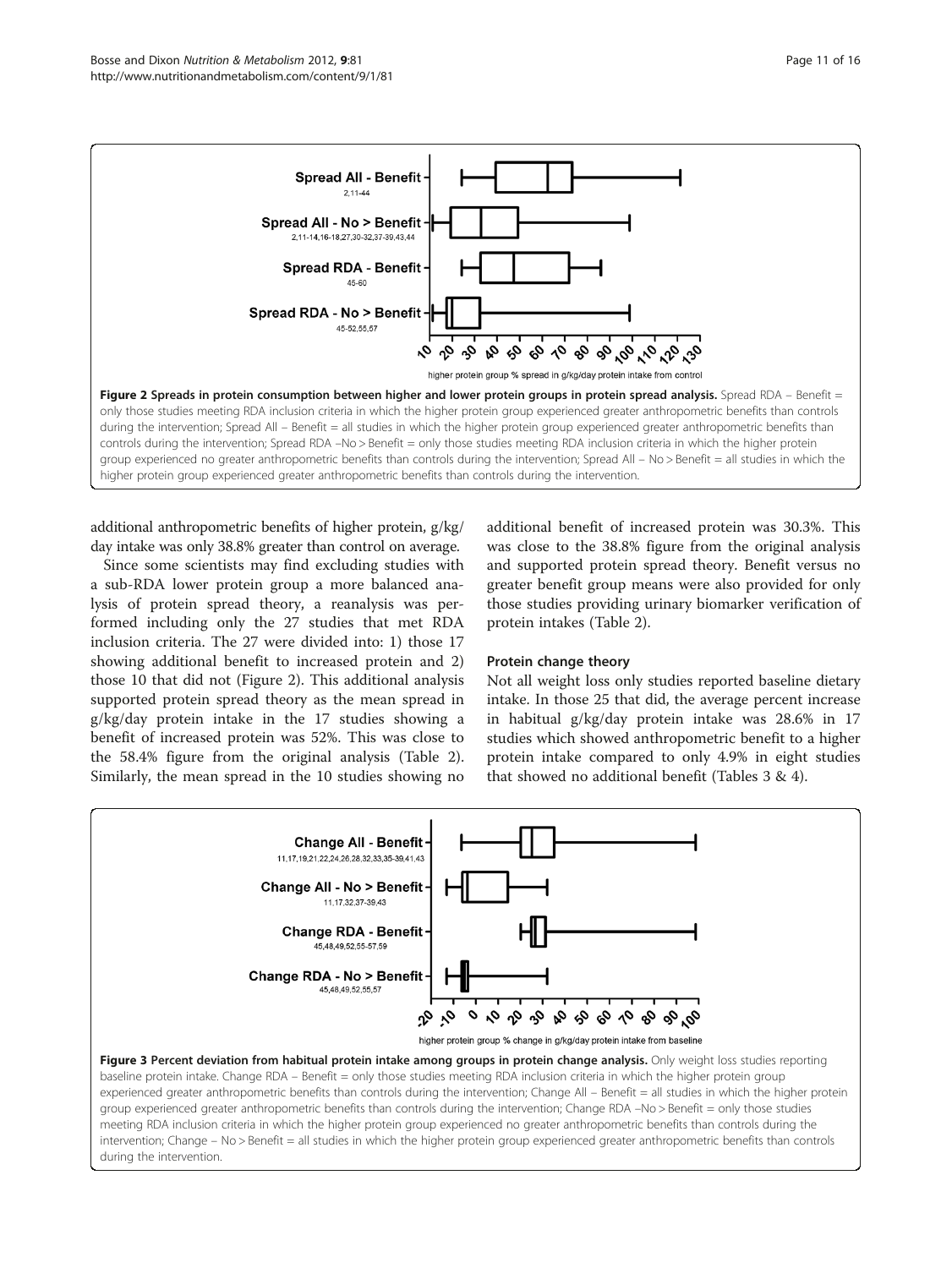Since perhaps some scientists would find excluding studies with a sub-RDA lower protein group a more balanced analysis of protein change theory, a reanalysis was performed including only the 13 baseline intake reporting studies that met RDA inclusion criteria. The 13 were divided into: 1) those seven showing additional benefit to increased protein and 2) those six that did not (Figure [3](#page-10-0)). This additional analysis supported protein change theory as the mean spread in g/kg/day protein intake in the seven studies showing a benefit of increased protein was 36.9%. This was relatively close to the 28.6% figure from the original analysis (Table [2](#page-8-0)). Similarly, the mean spread in the six studies showing no benefit of increased protein was −0.1%. This was close to the 4.9% figure from the original analysis and supported protein change theory. Benefit versus no greater benefit group means were also provided for only those studies providing urinary biomarker verification of protein intakes (Tables [3](#page-9-0) & [4](#page-9-0)).

# **Discussion**

This review supports our protein spread and change theories as possible explanations for discrepancies in the protein and weight management literature. Among studies showing greater anthropometric benefits of higher protein there is typically a relatively large% difference spread of approximately 58.4% between the g/kg/day intake of the higher protein group and control. Additionally, that the higher protein group's during study g/kg/day protein intake is substantially different, or approximately 28.6% greater than baseline, is important. When these spreads and habitual deviations are lower, closer to 38.8% and 4.9% respectively, there is little additional anthropometric benefit produced by higher protein interventions. Evidence weighs heavily toward studies showing anthropometric benefits of increased protein intake [[2,11](#page-13-0)[-44\]](#page-14-0). Those that did not support additional benefits still showed that higher protein was equally as good as an alternative diet [\[45](#page-14-0)[-60](#page-15-0)].

# Protein spread theory

Studies showing anthropometric benefits in the protein spread analysis had a higher protein group consuming on average 58.4% g/kg/day more protein than controls. For example, Leidy et al. had overweight and obese women maintain a caloric deficit of  $\sim$ 750 kcal/day for 12 wk. Controls consumed 0.82 g/kg protein/day. Higher protein participants consumed 1.41 g/kg/day. The higher protein group retained significantly more lean mass (+1.3 kg) than control, and achieved the same weight loss [\[31](#page-14-0)]. In another study, participants consuming 1.71 g/kg/day protein gained back 1 kg less weight, lost 2.2 kg more fat, and gained 1.2 kg more fat-free mass versus controls consuming 1.29 g/kg/day protein during 13 wk weight maintenance [[44](#page-14-0)]. Similarly, during 26–52 wk weight maintenance, 3.1-3.6 and 2–3.3 kg greater weight and fat loss were achieved versus control when higher protein groups achieved protein intake spreads from controls of 45.9-68.5% [[2,](#page-13-0)[16\]](#page-14-0).

There appeared to be some outliers within studies showing no additional benefit of a higher protein intake (Table [2](#page-8-0)), however, there appeared to be plausible explanations for nearly all outliers. Wycherley et al. [[60\]](#page-15-0) was grouped in the "no benefit" studies, despite showing a 2 kg greater reduction in fat mass in higher protein participants achieving a 67.7% g/kg/day spread because this fat reduction just missed statistical significance  $(p =$ 0.06). There were also similar trends for body mass and waist circumference [\[60](#page-15-0)]. A six wk study by Johnston et al. did not show a superior anthropometric effect of a 98.8% g/kg/day spread [\[51\]](#page-14-0), but did not assess baseline intake and used a bioelectrical impedance device to assess body composition, shown to be problematic in short weight loss [[72](#page-15-0)]. Higher protein participants did have greater diet satisfaction and less hunger [[72\]](#page-15-0) which influences long-term dietary success [[25,29\]](#page-14-0). Although there were no greater anthropometric benefits of a 71.6% g/kg/day spread in a 12 wk study by Luscombe et al., the lower protein group contained double the # of women in the higher protein group. Meanwhile the higher protein group has more than double the urinary albumin level of lower protein participants at baseline, seeming to indicate some discrepancy between groups in protein metabolism [[53](#page-14-0)]. Although there did not appear a plausible explanation why a 69.9% g/kg/day intake spread did not yield greater anthropometric benefits in a another study by Luscombe and colleagues [[54\]](#page-15-0) as in the previous outliers [[51](#page-14-0),[53](#page-14-0)] no baseline dietary information was provided and thus it is unknown if these large between group spreads actually involved any appreciable change in habitual protein intake for the higher protein groups.

A flaw in some long duration trials was that while no differences in weight loss were shown with higher protein, body composition was not assessed. Additionally, protein intake spread between groups was often less than designed [[45,46,48,](#page-14-0)[57,61\]](#page-15-0), a problem noted in a recent editorial [[62\]](#page-15-0).

# Protein change theory

Multiple studies in this review (Table [3\)](#page-9-0) showed 0.8- 3.3 g/kg/day greater fat loss in higher protein participants over 4–26 wk when change from habitual intake was 20.2%-35.3% [[11](#page-13-0),[32,38,43](#page-14-0)]. There appeared to be three outliers in Table [3](#page-9-0) [[22,33,35\]](#page-14-0). Higher protein participants in these studies achieved changes in habitual protein intake of only 5.4, -6.4, and 6.9% respectively yet still saw greater anthropometric improvements compared to controls. However, these studies involved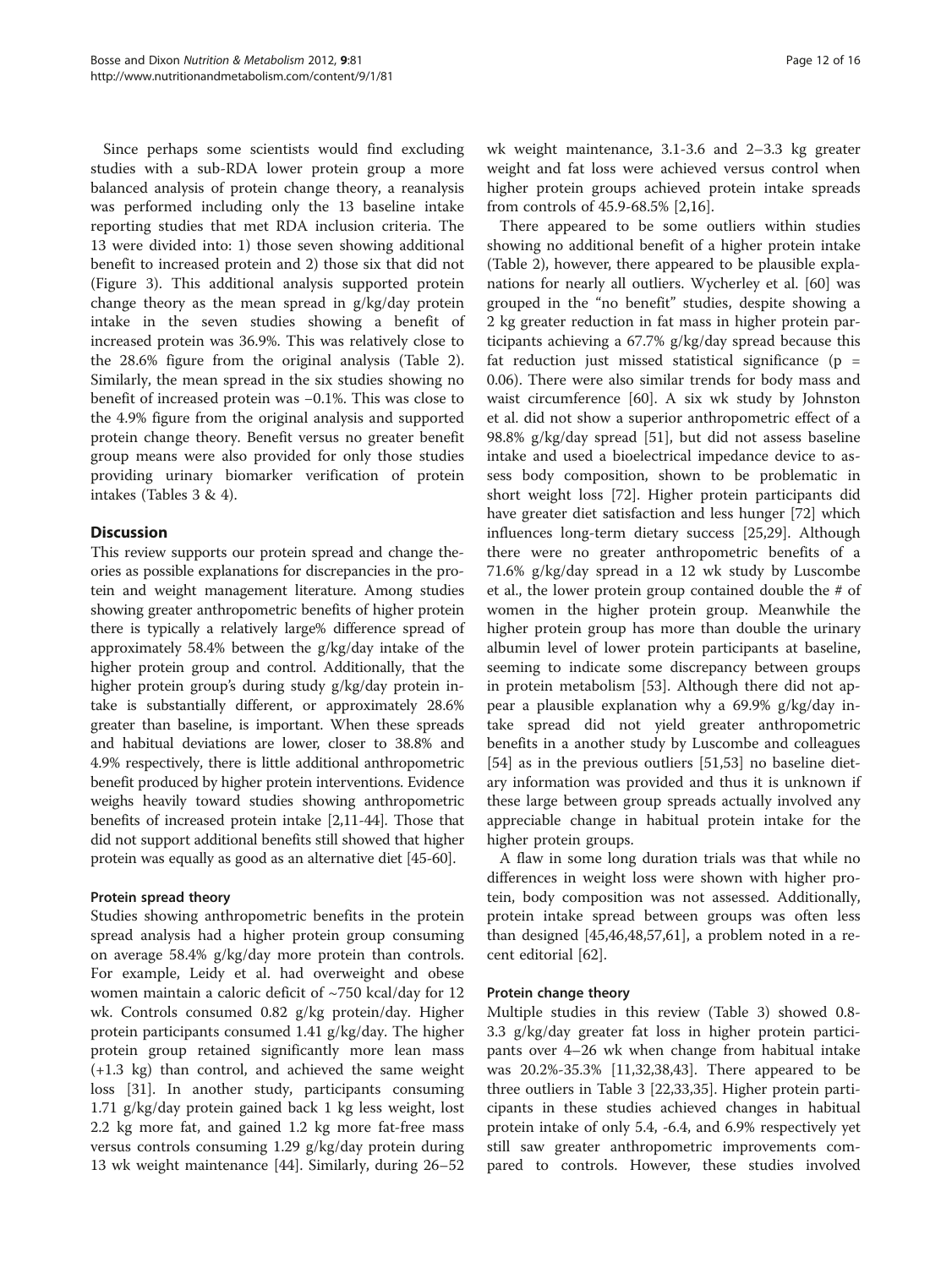appreciable g/kg/day protein intake spreads of 32.2, 39.7, and 47.9% respectively. Perhaps this spread, coupled with the fact that the lower protein groups in Mahon et al. and McMillan Price et al. reduced their habitual protein intakes the most of any studies in this review, -36.4 and −36.5% respectively, was a combination that allowed for superior anthropometric outcomes for these higher protein participants. Although not as pronounced, lower protein participants in the Frestedt et al. study notably decreased their habitual protein intake by −22.4%, leading to the lowest during study lower protein group intake in this review of 0.59 g/kg. Perhaps this coupled with the aforementioned spread was enough to allow for anthropometric differences between protein groups. Additionally in regard to the McMillan-Price et al. study [[35\]](#page-14-0), participants were stratified: 1) lower protein/higher GI; 2) lower protein/lower GI; 3) higher protein/higher GI; and 4) higher protein/lower GI [\[35](#page-14-0)]. In women, higher protein/higher GI lost significantly more body and fat mass than lower protein/higher GI. There was a 47.9% g/kg/day protein intake spread between these groups. There was also a small 6.74% increase in habitual protein intake for the higher protein/ higher GI group. Conversely, higher protein/lower GI was less effective for weight and fat loss compared to lower protein/lower GI. Results were puzzling as lower GI can aid weight management. However, spread in protein intake between low GI groups was only 32.8% and higher protein/lower GI did not change their habitual intake  $(\pm 0\%)$ . Thus, three of the four theory related means nearly fit our mean theory numbers, with all four fitting directionally. Some have shown gender difference in response to higher protein [[20,42\]](#page-14-0) while others have not [[23,44\]](#page-14-0).

In table [4](#page-9-0) there appeared to be two outliers within studies showing no additional benefit of a higher protein intake, however, there appeared to be plausible explanations for both. Higher protein participants in a study by Rizkalla et al. increased their habitual protein intake by 31% and achieved a greater reduction in waist circumference ( $p = 0.07$ ), trunk fat ( $p = 0.08$ ), total fat  $(p = 0.10)$ , body-weight  $(p = 0.14)$ , and adipocyte diameter ( $p = 0.048$ ). This study [\[56](#page-15-0)] was grouped in the "no benefit" studies because only the adipocyte diameter finding was statistically significant and per the methods of this review, only whole/regional body anthropometric measures could be considered "anthropometric benefits." The higher protein group in a study by Magrans-Courtney et al. showed no greater benefit of a 32% increase in habitual protein intake. However, the increase in habitual protein intake in this higher protein group of 32% was a composite of a 55% increase at wk 10 and a 10% increase at wk 14 [\[55](#page-15-0)]. The reported protein intake at wk 10 had a standard deviation of  $\pm$  47 g as compared to  $\pm$  10–13 g at wk 0 and 14. Thus, the increase in habitual intake was likely closer to 10%, more in line with the 4.9% average from this group of studies (Table [4](#page-9-0)).

A flaw in previous trials was that at times higher protein groups consumed more protein than control, yet less than their habitual intake, and saw no difference in anthropometrics [\[33,52](#page-14-0)[,57,61\]](#page-15-0). Thus, the "intervention" diet was really not an intervention to their metabolism. The human body does not know persay the% kcals it is receiving from each macronutrient. In some cases, increasing the% of kcals from protein during energy restriction can actually result in less protein being consumed during intervention than habitual intake as a simple function of energy deficit. Habitual intake mediates the effects of protein on bone health and satiety [[73,74\]](#page-15-0) and studies have shown that that the thermic effect of protein decreases over time while dieting [\[53](#page-14-0)[,54](#page-15-0)]. We propose that changes in habitual protein intake may mediate the effects of protein on lean body mass [\[70](#page-15-0)]. Perhaps a progressive loss of body and lean body mass with dieting increases the capacity for amino acid deposition. Meanwhile this more rapid disposal of amino acids from circulation may mandate a progressive increase in protein intake to achieve satiety [\[74](#page-15-0)] and ultimately weight management goals.

The lack of accounting for protein distribution throughout the day may also explain outliers in this review. Two leading protein metabolism research groups have recently discussed the importance of spacing protein evenly throughout the day to optimize body composition endpoints [[75](#page-15-0),[76](#page-15-0)]. Thus, it is unlikely that adding additional protein to meals that were already protein rich has the same effect as achieving a higher daily protein intake by adding protein to meals that were previously protein poor.

# New approaches in data reporting and assessment

Recently, Layman et al. and Flechtner-Mors et al. reported body composition changes as a ratio of fat lost/ lean mass lost [\[21,27](#page-14-0)]. Westerterp-Plantenga et al. generated an energy efficiency ratio of body mass regain/ energy intake [\[44](#page-14-0)], while Ballesteros-Pamar et al. examined the ratio of weight loss achieved/energy deficit [[45\]](#page-14-0). Layman et al. and Flechtner-Mors et al. analyzed participants achieving at least 10% weight loss and found a greater prevalence of higher protein participants [[21,29\]](#page-14-0), while Frestedt et al. split participants into "responders" and "non-responders" [\[22\]](#page-14-0). If all studies reported these additional data sets and baseline dietary intakes, further insight could be gained. Although most studies in this review verified protein intakes with urinary biomarkers (Tables [2](#page-8-0), [3, 4](#page-9-0)), the lack of these assessments in all studies is a limitation. These measures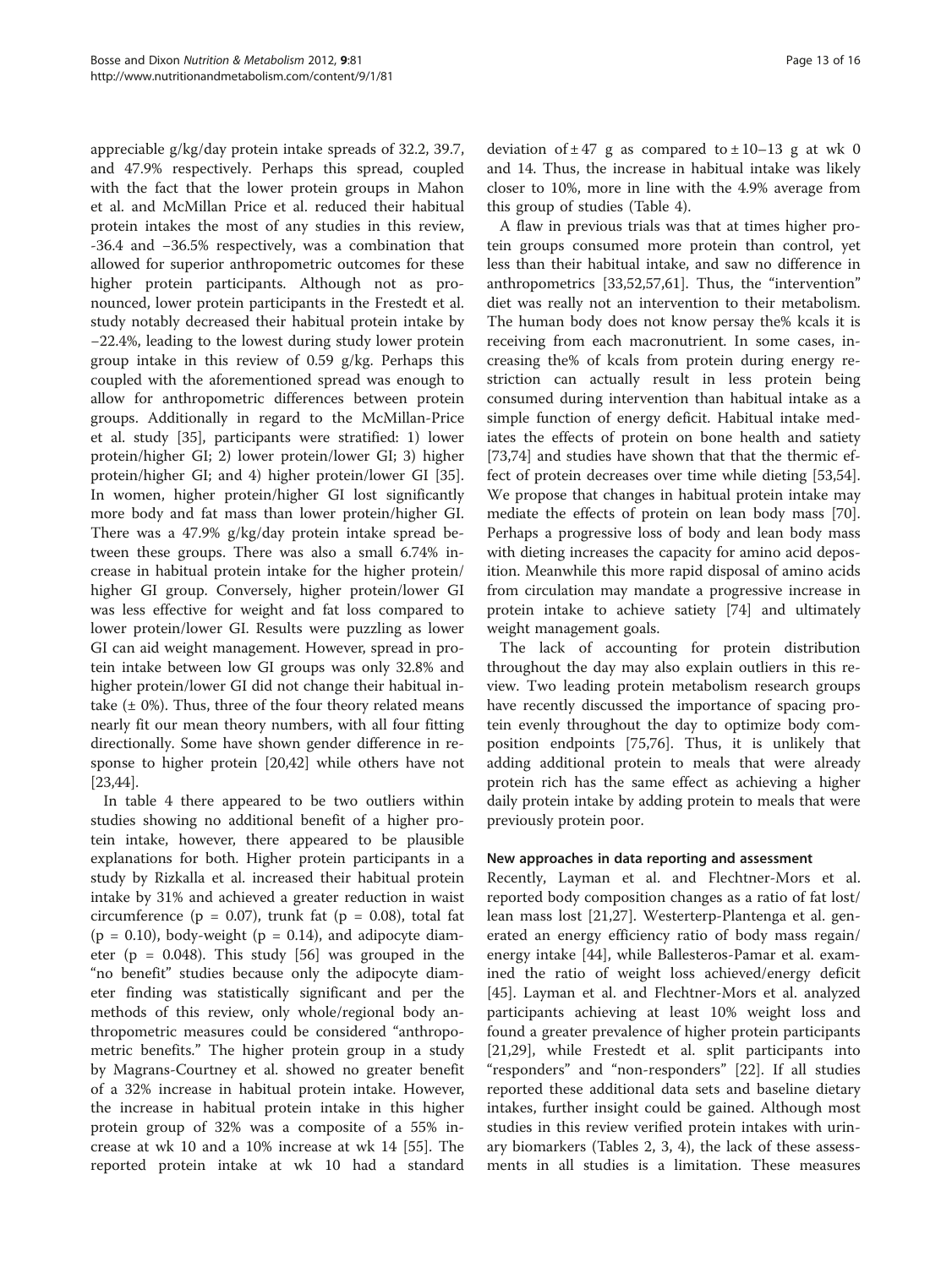<span id="page-13-0"></span>should be assessed whenever possible as long term adherence to a weight loss diet is typically poor [\[77](#page-15-0)] and dietary recalls are prone to underreporting, although to a lesser extent than FFQs [[78\]](#page-15-0). Additionally, the varied study durations, gender, age groups, protein types, and body composition assessments in this review are limitations, however, general conclusions can be drawn from the consistency in study findings per our theories.

# Conclusions

Most adults habitually consume 88 g or  $\sim$ 1.07 g/kg/day protein [6[,79](#page-15-0)]. Per protein change theory, a 28.6% increase to a representative habitual protein intake would involve an increase of about 25–30 g/day or from 1.07 g/kg/day to 1.38 g/kg/day, which approximates the protein intake of most high protein groups in this review. Baseline protein intake should be known prior to deciding the level of protein intervention during a trial.

Designing studies with sufficient spread between group protein intakes would more likely assure a considerable difference between groups is achieved during the trial even with an expected degree of dietary non-compliance. Protein prescription proportional to bodyweight should become the norm in future studies versus% energy as should control for even distribution of protein across meals [\[75](#page-15-0)]. Finally, there is need for further examination of our theories in the context of change from higher baseline protein intakes.

Higher protein interventions were deemed successful when there was, on average, a 58.4% g/kg/day between group intake spread. In this review, the average change in habitual protein intake in weight loss studies showing higher protein to be more effective than control was +28.6%. These findings support our protein spread and change theories. Further research is needed to determine if there are specific spread and change thresholds.

#### Abbreviations

RDA: Recommended dietary allowance; WHO: World Health Organization; FFQs: Food Frequency Questionnaire; GI: Glycemic index; g/kg/day: grams protein per kilogram per day.

#### Competing interests

JDB and BMD are employees of USANA Health Sciences, Inc. USANA Health Sciences, Inc. had no role in the direction, data collection, analysis, interpretation, or writing of this review. USANA Health Sciences has provided for the article processing charge. The authors have no other competing interests to declare.

#### Authors' contributions

JDB designed the manuscript, collected and analyzed study data, wrote, and edited the manuscript. BMD provided manuscript direction and edited the manuscript. Both authors read and approved the final manuscript.

#### Authors' information

JDB holds an MS in Sports Dietetics, a BS in Exercise Science and is a Registered Dietitian and Senior Scientist for USANA Health Sciences, Inc. JDB is an Adjunct Professor to graduate students in the Division of Nutrition at the University of Utah. JDB has worked in the field with weight management clientele, collegiate, and professional athletes and in the lab

researching shoulder biomechanics and the role of macronutrients in hypertension. Having reviewed protein metabolism literature, JDB's current objective is to provide insight on scientific research based upon phenomena observed by practitioners in the field. BMD holds a PhD in Molecular and Cellular Biology from Oregon State University and has published numerous original scientific studies, most recently on the role of vitamin D in active populations. As Executive Director of Product & Technology Innovation, BMD oversees an expansive clinical studies program involving collaborations between USANA Health Sciences and several universities and private research institutions.

#### Funding

JDB and BMD are employees of USANA Health Sciences, Inc. This review was prepared on company time.

#### Acknowledgements

The authors wish to thank Dr. Micah Drummond for his critical third party review of this manuscript.

#### Received: 15 June 2012 Accepted: 4 September 2012 Published: 12 September 2012

#### References

- Finkelstein EA, Trogdon JG, Cohen JW, Dietz W: Annual medical spending attributable to obesity: payer-and service-specific estimates. Health Aff (Millwood) 2009, 28:w822–w831.
- Skov AR, Toubro S, Ronn B, Holm L, Astrup A: Randomized trial on protein vs carbohydrate in ad libitum fat reduced diet for the treatment of obesity. Int J Obes Relat Metab Disord 1999, 23:528–536.
- 3. Krieger JW, Sitren HS, Daniels MJ, Langkamp-Henken B: Effects of variation in protein and carbohydrate intake on body mass and composition during energy restriction: a meta-regression 1. Am J Clin Nutr 2006, 83:260–274.
- 4. Abete I, Astrup A, Martinez JA, Thorsdottir I, Zulet MA: Obesity and the metabolic syndrome: role of different dietary macronutrient distribution patterns and specific nutritional components on weight loss and maintenance. Nutr Rev 2010, 68:214–231.
- 5. Schoeller DA, Buchholz AC: Energetics of obesity and weight control: does diet composition matter? J Am Diet Assoc 2005, 105:S24–S28.
- 6. Austin GL, Ogden LG, Hill JO: Trends in carbohydrate, fat, and protein intakes and association with energy intake in normal-weight, overweight, and obese individuals: 1971–2006. Am J Clin Nutr 2011, 93:836–843.
- 7. Champagne CM, Broyles ST, Moran LD, Cash KC, Levy EJ, Lin PH, et al: Dietary intakes associated with successful weight loss and maintenance during the Weight Loss Maintenance trial. J Am Diet Assoc 2011, 111:1826–1835.
- World Health Organization: Protein and amino acid requirements in human nutrition: report of a joint FAO/WHO/UNU expert consultation. WHO technical report series 2007, 935:1–265.
- 9. Layman DK: Protein quantity and quality at levels above the RDA improves adult weight loss. J Am Coll Nutr 2004, 23:631S-636S.
- 10. Campbell WW, Trappe TA, Wolfe RR, Evans WJ: The recommended dietary allowance for protein may not be adequate for older people to maintain skeletal muscle. J Gerontol A Biol Sci Med Sci 2001, 56:M373-M380.
- 11. Mojtahedi MC, Thorpe MP, Karampinos DC, Johnson CL, Layman DK, Georgiadis JG, et al: The effects of a higher protein intake during energy restriction on changes in body composition and physical function in older women. J Gerontol A Biol Sci Med Sci 2011, 66:1218–1225.
- 12. Abete I, Parra D, Martinez JA: Legume-, fish-, or high-protein-based hypocaloric diets: effects on weight loss and mitochondrial oxidation in obese men. J Med Food 2009, 12:100–108.
- 13. Aldrich ND, Reicks MM, Sibley SD, Redmon JB, Thomas W, Raatz SK: Varying protein source and quantity do not significantly improve weight loss, fat loss, or satiety in reduced energy diets among midlife adults. Nutr Res 2011, 31:104–112.
- 14. Baer DJ, Stote KS, Paul DR, Harris GK, Rumpler WV, Clevidence BA: Whey protein but not soy protein supplementation alters body weight and composition in free-living overweight and obese adults. J Nutr 2011, 141:1489–1494.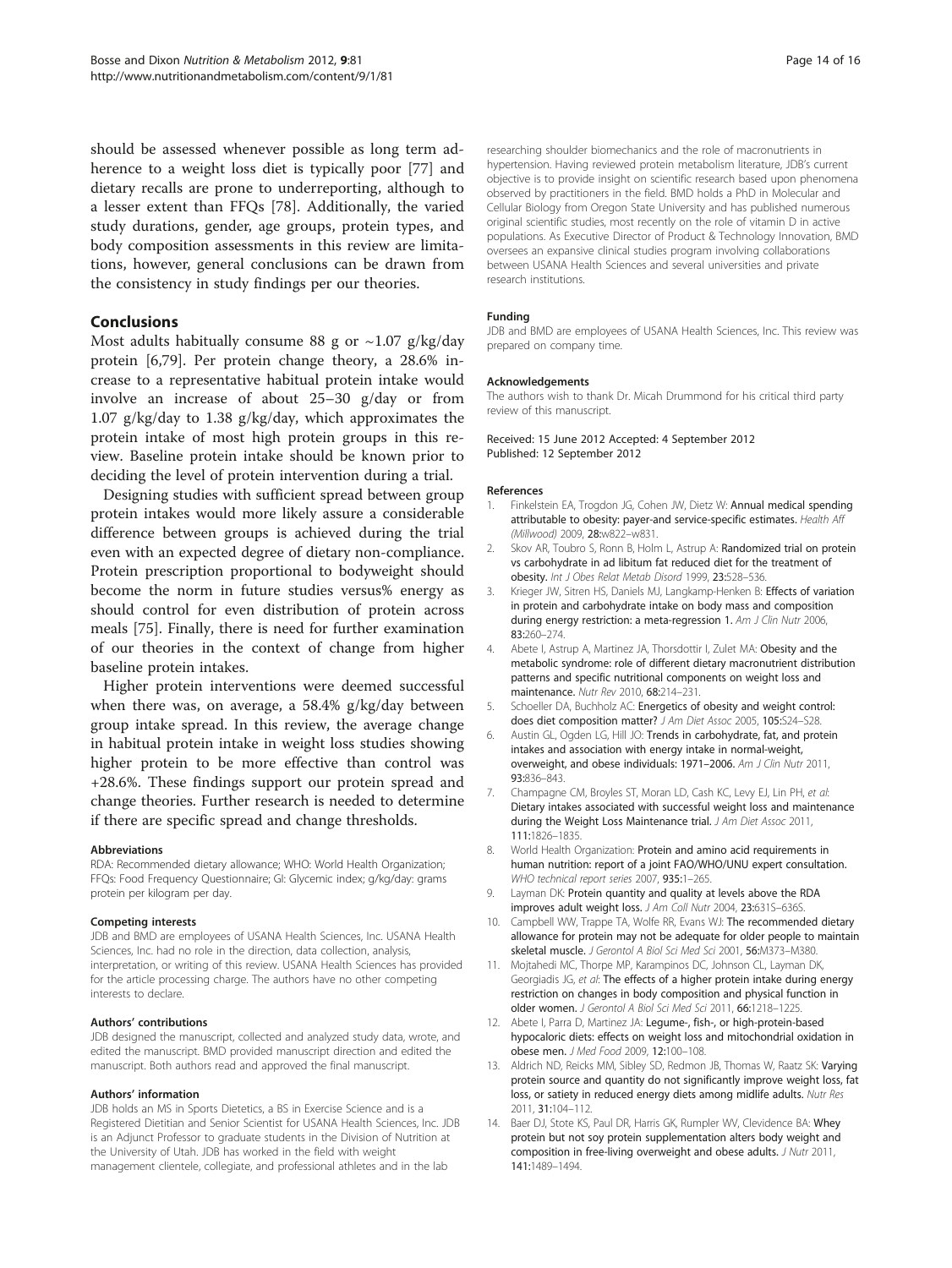- <span id="page-14-0"></span>15. Claessens M, van Baak MA, Monsheimer S, Saris WH: The effect of a low-fat, high-protein or high-carbohydrate ad libitum diet on weight loss maintenance and metabolic risk factors. Int J Obes (Lond) 2009, 33:296–304.
- 16. Clifton PM, Keogh JB, Noakes M: Long-term effects of a high-protein weight-loss diet. Am J Clin Nutr 2008, 87:23–29.
- 17. Demling RH, DeSanti L: Effect of a hypocaloric diet, increased protein intake and resistance training on lean mass gains and fat mass loss in overweight police officers. Ann Nutr Metab 2000, 44:21–29.
- 18. Due A, Toubro S, Skov AR, Astrup A: Effect of normal-fat diets, either medium or high in protein, on body weight in overweight subjects: a randomised 1-year trial. Int J Obes Relat Metab Disord 2004, 28:1283–1290.
- 19. Evans EM, Mojtahedi MC, Thorpe MP, Valentine RJ, Kris-Etherton PM, Layman DK: Effects of protein intake and gender on body composition changes: a randomized clinical weight loss trial. Nutr Metab (Lond) 2012, 9:55.
- 20. Farnsworth E, Luscombe ND, Noakes M, Wittert G, Argyiou E, Clifton PM: Effect of a high-protein, energy-restricted diet on body composition, glycemic control, and lipid concentrations in overweight and obese hyperinsulinemic men and women. Am J Clin Nutr 2003, 78:31-39.
- 21. Flechtner-Mors M, Boehm BO, Wittmann R, Thoma U, Ditschuneit HH: Enhanced weight loss with protein-enriched meal replacements in subjects with the metabolic syndrome. Diabetes Metab Res Rev 2010, 26:393–405.
- 22. Frestedt JL, Zenk JL, Kuskowski MA, Ward LS, Bastian ED: A whey-protein supplement increases fat loss and spares lean muscle in obese subjects: a randomized human clinical study. Nutr Metab (Lond) 2008, 5(8):8.
- 23. Hursel R, Westerterp-Plantenga MS: Green tea catechin plus caffeine supplementation to a high-protein diet has no additional effect on body weight maintenance after weight loss. Am J Clin Nutr 2009, 89:822-830.
- 24. Josse AR, Atkinson SA, Tarnopolsky MA, Phillips SM: Increased consumption of dairy foods and protein during diet- and exercise-induced weight loss promotes fat mass loss and lean mass gain in overweight and obese premenopausal women. J Nutr 2011, 141:1626–1634.
- 25. Larsen TM, Dalskov SM, Van BM, Jebb SA, Papadaki A, Pfeiffer AF, et al: Diets with high or low protein content and glycemic index for weight-loss maintenance. N Engl J Med 2010, 363:2102–2113.
- 26. Lasker DA, Evans EM, Layman DK: Moderate carbohydrate, moderate protein weight loss diet reduces cardiovascular disease risk compared to high carbohydrate, low protein diet in obese adults: A randomized clinical trial. Nutr Metab (Lond) 2008, 5(30):30.
- 27. Layman DK, Boileau RA, Erickson DJ, Painter JE, Shiue H, Sather C, et al: A reduced ratio of dietary carbohydrate to protein improves body composition and blood lipid profiles during weight loss in adult women. J Nutr 2003, 133:411–417.
- 28. Layman DK, Evans E, Baum JI, Seyler J, Erickson DJ, Boileau RA: Dietary protein and exercise have additive effects on body composition during weight loss in adult women. J Nutr 2005, 135:1903–1910.
- 29. Layman DK, Evans EM, Erickson D, Seyler J, Weber J, Bagshaw D, et al: A moderate-protein diet produces sustained weight loss and long-term changes in body composition and blood lipids in obese adults. J Nutr 2009, 139:514–521.
- 30. Lejeune MP, Kovacs EM, Westerterp-Plantenga MS: Additional protein intake limits weight regain after weight loss in humans. Br J Nutr 2005, 93:281–289.
- 31. Leidy HJ, Carnell NS, Mattes RD, Campbell WW: Higher protein intake preserves lean mass and satiety with weight loss in pre-obese and obese women. Obesity (Silver Spring) 2007, 15:421–429.
- 32. Lockwood CM, Moon JR, Tobkin SE, Walter AA, Smith AE, Dalbo VJ, et al: Minimal nutrition intervention with high-protein/low-carbohydrate and low-fat, nutrient-dense food supplement improves body composition and exercise benefits in overweight adults: A randomized controlled trial. Nutr Metab (Lond) 2008, 5:11.
- 33. Mahon AK, Flynn MG, Stewart LK, McFarlin BK, Iglay HB, Mattes RD, et al: Protein intake during energy restriction: effects on body composition and markers of metabolic and cardiovascular health in postmenopausal women. J Am Coll Nutr 2007, 26:182–189.
- 34. McAuley KA, Hopkins CM, Smith KJ, McLay RT, Williams SM, Taylor RW, et al: Comparison of high-fat and high-protein diets with a high-carbohydrate diet in insulin-resistant obese women. Diabetologia 2005, 48:8–16.
- 35. McMillan-Price J, Petocz P, Atkinson F, O'neill K, Samman S, Steinbeck K, et al: Comparison of 4 diets of varying glycemic load on weight loss and cardiovascular risk reduction in overweight and obese young adults: a randomized controlled trial. Arch Intern Med 2006, 166:1466-1475.
- 36. Meckling KA, Sherfey R: A randomized trial of a hypocaloric high-protein diet, with and without exercise, on weight loss, fitness, and markers of the Metabolic Syndrome in overweight and obese women. Appl Physiol Nutr Metab 2007, 32:743–752.
- 37. Morenga LT, Williams S, Brown R, Mann J: Effect of a relatively highprotein, high-fiber diet on body composition and metabolic risk factors in overweight women. Eur J Clin Nutr 2010, 64:1323-1331.
- 38. Navas-Carretero S, Abete I, Zulet MA, Martinez JA: Chronologically scheduled snacking with high-protein products within the habitual diet in type-2 diabetes patients leads to a fat mass loss: a longitudinal study. Nutr J 2011, 10(74):74.
- 39. Nickols-Richardson SM, Coleman MD, Volpe JJ, Hosig KW: Perceived hunger is lower and weight loss is greater in overweight premenopausal women consuming a low-carbohydrate/high-protein vs high-carbohydrate/low-fat diet. J Am Diet Assoc 2005, 105:1433-1437.
- 40. Noakes M, Keogh JB, Foster PR, Clifton PM: Effect of an energy restricted, high protein, low fat diet relative to a conventional high carbohydrate, low fat diet on weight loss, body composition, nutritional status, and markers of cardiovascular health in obese women. Am J Clin Nutr 2005, 81:1298–1306.
- 41. Papakonstantinou E, Triantafillidou D, Panagiotakos DB, Koutsovasilis A, Saliaris M, Manolis A, et al: A high-protein low-fat diet is more effective in improving blood pressure and triglycerides in calorie-restricted obese individuals with newly diagnosed type 2 diabetes. Eur J Clin Nutr 2010, 64:595–602.
- 42. Parker B, Noakes M, Luscombe N, Clifton P: Effect of a high-protein, highmonounsaturated fat weight loss diet on glycemic control and lipid levels in type 2 diabetes. Diabetes Care 2002, 25:425–430.
- 43. Te Morenga LA, Levers MT, Williams SM, Brown RC, Mann J: Comparison of high protein and high fiber weight-loss diets in women with risk factors for the metabolic syndrome: a randomized trial. Nutr J 2011, 10(40):40.
- 44. Westerterp-Plantenga MS, Lejeune MP, Nijs I, Van OM, Kovacs EM: High protein intake sustains weight maintenance after body weight loss in humans. Int J Obes Relat Metab Disord 2004, 28:57–64.
- 45. Ballesteros-Pomar MD, Calleja-Fernandez AR, Vidal-Casariego A, Urioste-Fondo AM, Cano-Rodriguez I: Effectiveness of energy-restricted diets with different protein:carbohydrate ratios: the relationship to insulin sensitivity. Public Health Nutr 2010, 13:2119–2126.
- 46. Brinkworth GD, Noakes M, Keogh JB, Luscombe ND, Wittert GA, Clifton PM: Long-term effects of a high-protein, low-carbohydrate diet on weight control and cardiovascular risk markers in obese hyperinsulinemic subjects. Int J Obes Relat Metab Disord 2004, 28:661-670.
- 47. Delbridge EA, Prendergast LA, Pritchard JE, Proietto J: One-year weight maintenance after significant weight loss in healthy overweight and obese subjects: does diet composition matter? Am J Clin Nutr 2009, 90:1203–1214.
- 48. de Souza RJ, Bray GA, Carey VJ, Hall KD, LeBoff MS, Loria CM, et al: Effects of 4 weight-loss diets differing in fat, protein, and carbohydrate on fat mass, lean mass, visceral adipose tissue, and hepatic fat: results from the POUNDS LOST trial. Am J Clin Nutr 2012, 95:614-625.
- 49. Gilbert JA, Joanisse DR, Chaput JP, Miegueu P, Cianflone K, Almeras N, et al: Milk supplementation facilitates appetite control in obese women during weight loss: a randomised, single-blind, placebo-controlled trial. Br J Nutr 2011, 105:133–143.
- 50. Hinton PS, Rector RS, Donnelly JE, Smith BK, Bailey B: Total body bone mineral content and density during weight loss and maintenance on a low- or recommended-dairy weight-maintenance diet in obese men and women. Eur J Clin Nutr 2010, 64:392–399.
- 51. Johnston CS, Tjonn SL, Swan PD: High-protein, low-fat diets are effective for weight loss and favorably alter biomarkers in healthy adults. J Nutr 2004, 134:586–591.
- 52. Larsen RN, Mann NJ, Maclean E, Shaw JE: The effect of high-protein, low-carbohydrate diets in the treatment of type 2 diabetes: a 12 month randomised controlled trial. Diabetologia 2011, 54:731–740.
- 53. Luscombe ND, Clifton PM, Noakes M, Parker B, Wittert G: Effects of energy-restricted diets containing increased protein on weight loss,